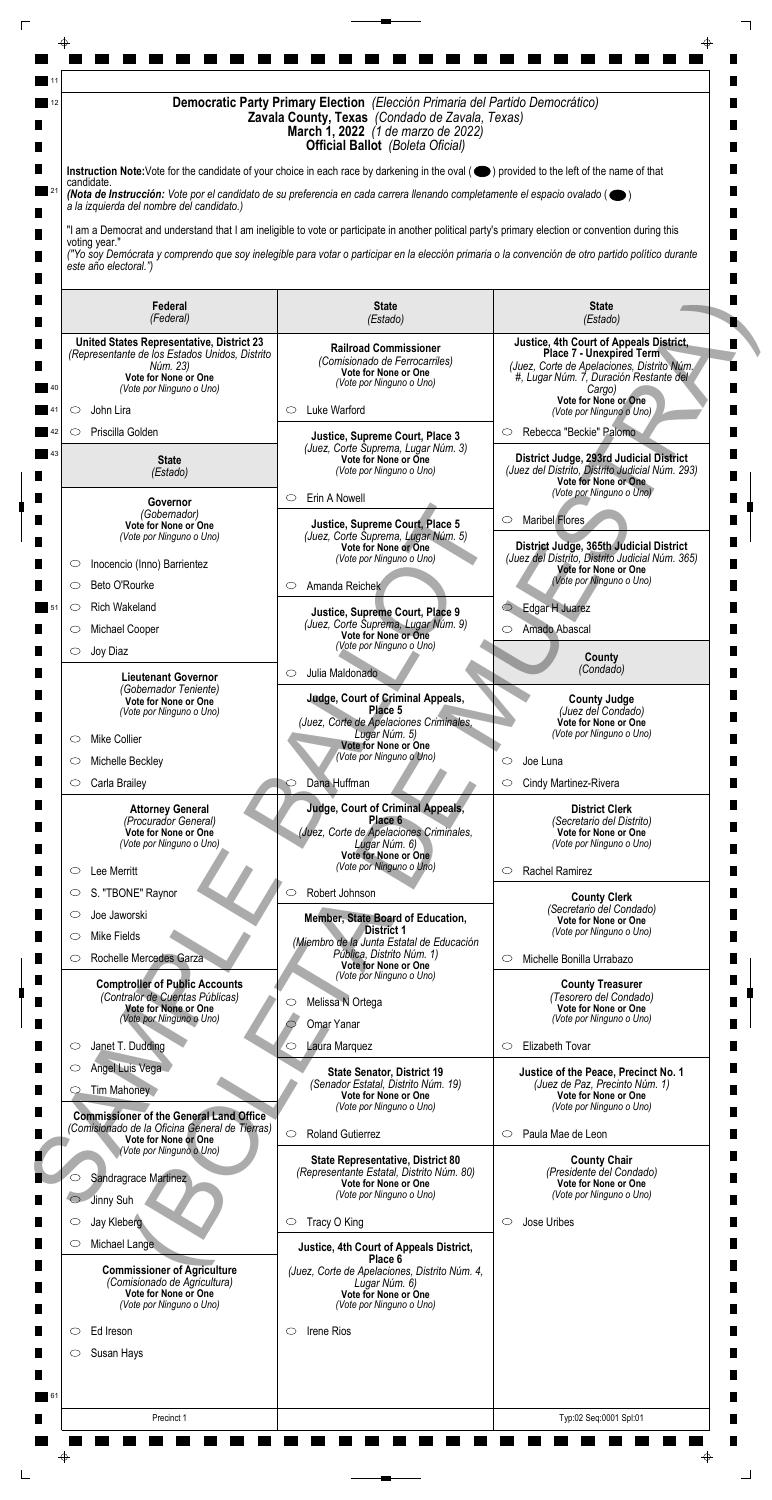|            | Typ:02 Seq:0001 Spl:01 |
|------------|------------------------|
| Precinct 1 |                        |

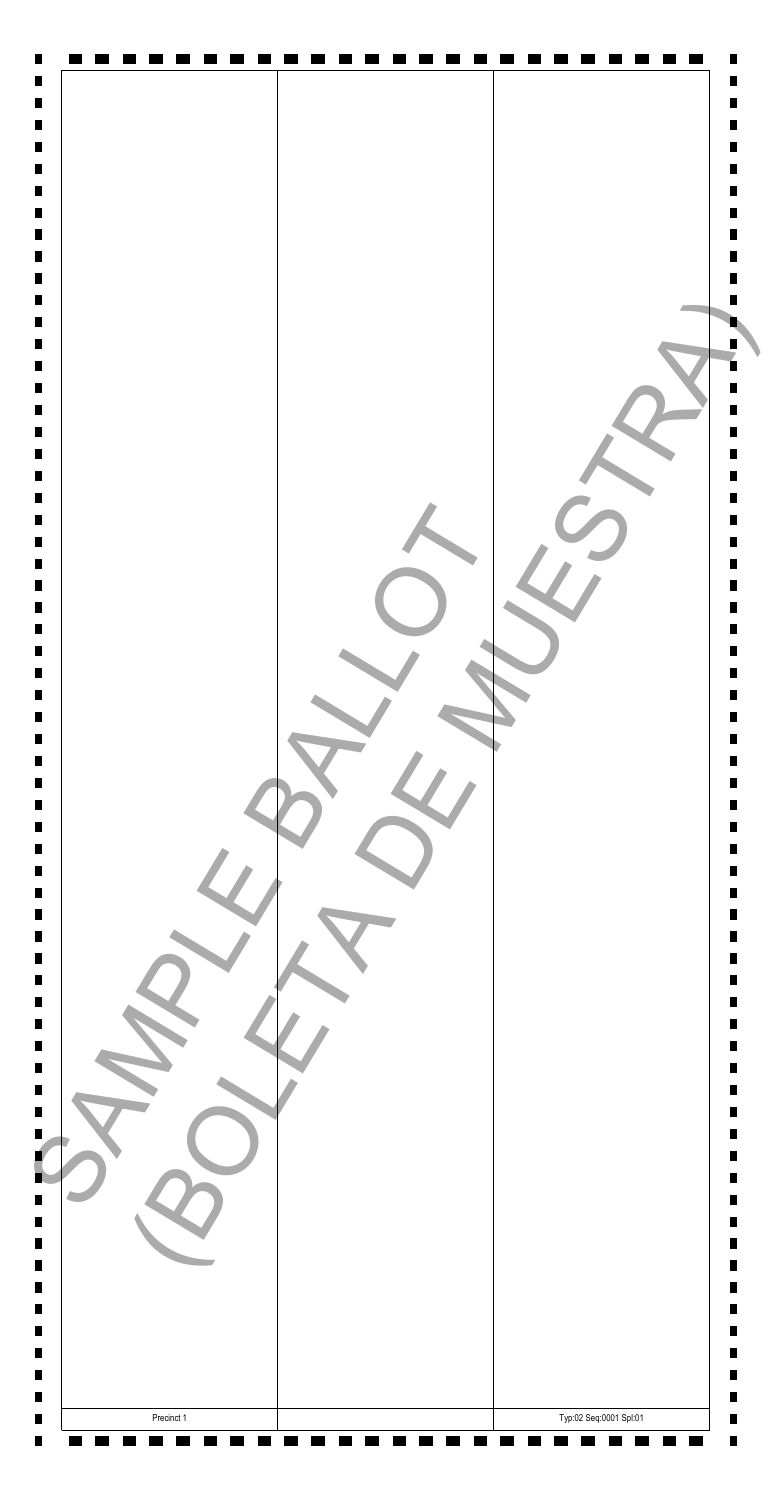| Instruction Note: Vote for the candidate of your choice in each race by darkening in the oval (O) provided to the left of the name of that<br>candidate.<br>(Nota de Instrucción: Vote por el candidato de su preferencia en cada carrera llenando completamente el espacio ovalado ( $\bullet$ )<br>a la izquierda del nombre del candidato.)<br>"I am a Democrat and understand that I am ineligible to vote or participate in another political party's primary election or convention during this<br>voting year."<br>("Yo soy Demócrata y comprendo que soy inelegible para votar o participar en la elección primaria o la convención de otro partido político durante<br>este año electoral.")<br><b>State</b><br><b>State</b><br>Federal<br>(Federal)<br>(Estado)<br>(Estado)<br>Justice, 4th Court of Appeals District,<br><b>United States Representative, District 23</b><br><b>Railroad Commissioner</b><br><b>Place 7 - Unexpired Term</b><br>(Representante de los Estados Unidos, Distrito<br>(Comisionado de Ferrocarriles)<br>(Juez, Corte de Apelaciones, Distrito Núm.<br>Núm. 23)<br>Vote for None or One<br>Vote for None or One<br>#, Lugar Núm. 7, Duración Restante del<br>(Vote por Ninguno o Uno)<br>(Vote por Ninguno o Uno)<br>Cargo)<br>Vote for None or One<br>Luke Warford<br>John Lira<br>O<br>O<br>(Vote por Ninguno o Uno)<br>Priscilla Golden<br>Rebecca "Beckie" Palomo<br>$\circ$<br>O<br>Justice, Supreme Court, Place 3<br>(Juez, Corte Suprema, Lugar Núm. 3)<br>District Judge, 293rd Judicial District<br>Vote for None or One<br><b>State</b><br>(Juez del Distrito, Distrito Judicial Núm. 293)<br>(Vote por Ninguno o Uno)<br>(Estado)<br><b>Vote for None or One</b><br>(Vote por Ninguno o Uno)<br>Erin A Nowell<br>$\circ$<br>Governor<br>(Gobernador)<br>Maribel Flores<br>O<br>Justice, Supreme Court, Place 5<br>Vote for None or One<br>(Juez, Corte Suprema, Lugar Núm. 5)<br>(Vote por Ninguno o Uno)<br>District Judge, 365th Judicial District<br>Vote for None or One<br>(Juez del Distrito, Distrito Judicial Núm. 365)<br>(Vote por Ninguno o Uno)<br>Inocencio (Inno) Barrientez<br>O<br><b>Vote for None or One</b><br>(Vote por Ninguno o Uno)<br>Amanda Reichek<br>Beto O'Rourke<br>$\circ$<br>$\circ$<br>Edgar H Juarez<br><b>Rich Wakeland</b><br>$\bigcirc$<br>O<br>Justice, Supreme Court, Place 9<br>(Juez, Corte Suprema, Lugar Núm. 9)<br>Amado Abascal<br>Michael Cooper<br>$\circ$<br>$\circ$<br>Vote for None or One<br>(Vote por Ninguno o Uno)<br>Joy Diaz<br>$\circlearrowright$<br>County<br>(Condado)<br>Julia Maldonado<br>$\circ$<br><b>Lieutenant Governor</b><br>(Gobernador Teniente)<br><b>Judge, Court of Criminal Appeals,</b><br><b>County Judge</b><br>Vote for None or One<br>Place 5<br>(Juez del Condado)<br>(Vote por Ninguno o Uno)<br>(Juez, Corte de Apelaciones Criminales,<br>Vote for None or One<br>(Vote por Ninguno o Uno)<br>Lugar Núm. 5)<br><b>Mike Collier</b><br>$\circ$<br>Vote for None or One<br>(Vote por Ninguno o Uno)<br>Michelle Beckley<br>Joe Luna<br>◯<br>Dana Huffman<br>Carla Brailey<br>Cindy Martinez-Rivera<br>$\circ$<br>O<br>Judge, Court of Criminal Appeals,<br><b>Attorney General</b><br><b>District Clerk</b><br>Place 6<br>(Procurador General)<br>(Secretario del Distrito)<br>(Juez, Corte de Apelaciones Criminales,<br>Vote for None or One<br>Vote for None or One<br>(Vote por Ninguno o Uno)<br>Lugar Núm. 6)<br>(Vote por Ninguno o Uno)<br>Vote for None or One<br>(Vote por Ninguno o Uno)<br>Rachel Ramirez<br>Lee Merritt<br>$\circ$<br>$\circ$<br>S. "TBONE" Raynor<br>Robert Johnson<br>$\circlearrowright$<br>$\circ$<br><b>County Clerk</b><br>(Secretario del Condado)<br>Joe Jaworski<br>$\circ$<br>Member, State Board of Education,<br><b>Vote for None or One</b><br><b>District 1</b><br>(Vote por Ninguno o Uno)<br>Mike Fields<br>O<br>(Miembro de la Junta Estatal de Educación<br>Pública, Distrito Núm. 1)<br>Rochelle Mercedes Garza<br>Michelle Bonilla Urrabazo<br>O<br>$\circ$<br>Vote for None or One<br>(Vote por Ninguno o Uno)<br><b>Comptroller of Public Accounts</b><br><b>County Treasurer</b><br>(Contralor de Cuentas Públicas)<br>(Tesorero del Condado)<br>Melissa N Ortega<br>$\circ$<br>Vote for None or One<br>Vote for None or One<br>(Vote por Ninguno o Uno)<br>(Vote por Ninguno o Uno)<br>Omar Yanar<br>Elizabeth Tovar<br>Laura Marquez<br>Janet T. Dudding<br>$\circ$<br>$\circ$<br>O<br>Angel Luis Vega<br>Justice of the Peace, Precinct No. 1<br><b>State Senator, District 19</b><br>(Senador Estatal, Distrito Núm. 19)<br>(Juez de Paz, Precinto Núm. 1)<br>Tim Mahoney<br>Vote for None or One<br>Vote for None or One<br>(Vote por Ninguno o Uno)<br>(Vote por Ninguno o Uno)<br><b>Commissioner of the General Land Office</b><br>(Comisionado de la Oficina General de Tierras)<br>$\circ$<br><b>Roland Gutierrez</b><br>Paula Mae de Leon<br>$\circ$<br>Vote for None or One<br>(Vote por Ninguno o Uno)<br><b>County Chair</b><br><b>State Representative, District 80</b><br>(Representante Estatal, Distrito Núm. 80)<br>(Presidente del Condado)<br>Sandragrace Martinez<br>○<br>Vote for None or One<br>Vote for None or One<br>(Vote por Ninguno o Uno)<br>(Vote por Ninguno o Uno)<br>Jinny Suh<br>$\circ$<br>$\circ$<br>O |   | Democratic Party Primary Election (Elección Primaria del Partido Democrático)<br>Zavala County, Texas (Condado de Zavala, Texas)<br><b>March 1, 2022</b> (1 de marzo de 2022)<br><b>Official Ballot</b> (Boleta Oficial) |                                         |             |  |  |
|-------------------------------------------------------------------------------------------------------------------------------------------------------------------------------------------------------------------------------------------------------------------------------------------------------------------------------------------------------------------------------------------------------------------------------------------------------------------------------------------------------------------------------------------------------------------------------------------------------------------------------------------------------------------------------------------------------------------------------------------------------------------------------------------------------------------------------------------------------------------------------------------------------------------------------------------------------------------------------------------------------------------------------------------------------------------------------------------------------------------------------------------------------------------------------------------------------------------------------------------------------------------------------------------------------------------------------------------------------------------------------------------------------------------------------------------------------------------------------------------------------------------------------------------------------------------------------------------------------------------------------------------------------------------------------------------------------------------------------------------------------------------------------------------------------------------------------------------------------------------------------------------------------------------------------------------------------------------------------------------------------------------------------------------------------------------------------------------------------------------------------------------------------------------------------------------------------------------------------------------------------------------------------------------------------------------------------------------------------------------------------------------------------------------------------------------------------------------------------------------------------------------------------------------------------------------------------------------------------------------------------------------------------------------------------------------------------------------------------------------------------------------------------------------------------------------------------------------------------------------------------------------------------------------------------------------------------------------------------------------------------------------------------------------------------------------------------------------------------------------------------------------------------------------------------------------------------------------------------------------------------------------------------------------------------------------------------------------------------------------------------------------------------------------------------------------------------------------------------------------------------------------------------------------------------------------------------------------------------------------------------------------------------------------------------------------------------------------------------------------------------------------------------------------------------------------------------------------------------------------------------------------------------------------------------------------------------------------------------------------------------------------------------------------------------------------------------------------------------------------------------------------------------------------------------------------------------------------------------------------------------------------------------------------------------------------------------------------------------------------------------------------------------------------------------------------------------------------------------------------------------------------------------------------------------------------------------------------------------------------------------------------------------------------------------------------------------------------------------------------------------------------------------------------------------------------------------------------------------------------------------------------------------------------------------------------------------------------------------------------------------------------------------------------------------------------------------------------------------------------------------------------------------------------------------------------------------------------------------------------------------------------------------------------------------------------------------------|---|--------------------------------------------------------------------------------------------------------------------------------------------------------------------------------------------------------------------------|-----------------------------------------|-------------|--|--|
|                                                                                                                                                                                                                                                                                                                                                                                                                                                                                                                                                                                                                                                                                                                                                                                                                                                                                                                                                                                                                                                                                                                                                                                                                                                                                                                                                                                                                                                                                                                                                                                                                                                                                                                                                                                                                                                                                                                                                                                                                                                                                                                                                                                                                                                                                                                                                                                                                                                                                                                                                                                                                                                                                                                                                                                                                                                                                                                                                                                                                                                                                                                                                                                                                                                                                                                                                                                                                                                                                                                                                                                                                                                                                                                                                                                                                                                                                                                                                                                                                                                                                                                                                                                                                                                                                                                                                                                                                                                                                                                                                                                                                                                                                                                                                                                                                                                                                                                                                                                                                                                                                                                                                                                                                                                                                                                                     |   |                                                                                                                                                                                                                          |                                         |             |  |  |
|                                                                                                                                                                                                                                                                                                                                                                                                                                                                                                                                                                                                                                                                                                                                                                                                                                                                                                                                                                                                                                                                                                                                                                                                                                                                                                                                                                                                                                                                                                                                                                                                                                                                                                                                                                                                                                                                                                                                                                                                                                                                                                                                                                                                                                                                                                                                                                                                                                                                                                                                                                                                                                                                                                                                                                                                                                                                                                                                                                                                                                                                                                                                                                                                                                                                                                                                                                                                                                                                                                                                                                                                                                                                                                                                                                                                                                                                                                                                                                                                                                                                                                                                                                                                                                                                                                                                                                                                                                                                                                                                                                                                                                                                                                                                                                                                                                                                                                                                                                                                                                                                                                                                                                                                                                                                                                                                     |   |                                                                                                                                                                                                                          |                                         |             |  |  |
|                                                                                                                                                                                                                                                                                                                                                                                                                                                                                                                                                                                                                                                                                                                                                                                                                                                                                                                                                                                                                                                                                                                                                                                                                                                                                                                                                                                                                                                                                                                                                                                                                                                                                                                                                                                                                                                                                                                                                                                                                                                                                                                                                                                                                                                                                                                                                                                                                                                                                                                                                                                                                                                                                                                                                                                                                                                                                                                                                                                                                                                                                                                                                                                                                                                                                                                                                                                                                                                                                                                                                                                                                                                                                                                                                                                                                                                                                                                                                                                                                                                                                                                                                                                                                                                                                                                                                                                                                                                                                                                                                                                                                                                                                                                                                                                                                                                                                                                                                                                                                                                                                                                                                                                                                                                                                                                                     |   |                                                                                                                                                                                                                          |                                         |             |  |  |
|                                                                                                                                                                                                                                                                                                                                                                                                                                                                                                                                                                                                                                                                                                                                                                                                                                                                                                                                                                                                                                                                                                                                                                                                                                                                                                                                                                                                                                                                                                                                                                                                                                                                                                                                                                                                                                                                                                                                                                                                                                                                                                                                                                                                                                                                                                                                                                                                                                                                                                                                                                                                                                                                                                                                                                                                                                                                                                                                                                                                                                                                                                                                                                                                                                                                                                                                                                                                                                                                                                                                                                                                                                                                                                                                                                                                                                                                                                                                                                                                                                                                                                                                                                                                                                                                                                                                                                                                                                                                                                                                                                                                                                                                                                                                                                                                                                                                                                                                                                                                                                                                                                                                                                                                                                                                                                                                     |   |                                                                                                                                                                                                                          |                                         |             |  |  |
|                                                                                                                                                                                                                                                                                                                                                                                                                                                                                                                                                                                                                                                                                                                                                                                                                                                                                                                                                                                                                                                                                                                                                                                                                                                                                                                                                                                                                                                                                                                                                                                                                                                                                                                                                                                                                                                                                                                                                                                                                                                                                                                                                                                                                                                                                                                                                                                                                                                                                                                                                                                                                                                                                                                                                                                                                                                                                                                                                                                                                                                                                                                                                                                                                                                                                                                                                                                                                                                                                                                                                                                                                                                                                                                                                                                                                                                                                                                                                                                                                                                                                                                                                                                                                                                                                                                                                                                                                                                                                                                                                                                                                                                                                                                                                                                                                                                                                                                                                                                                                                                                                                                                                                                                                                                                                                                                     |   |                                                                                                                                                                                                                          |                                         |             |  |  |
|                                                                                                                                                                                                                                                                                                                                                                                                                                                                                                                                                                                                                                                                                                                                                                                                                                                                                                                                                                                                                                                                                                                                                                                                                                                                                                                                                                                                                                                                                                                                                                                                                                                                                                                                                                                                                                                                                                                                                                                                                                                                                                                                                                                                                                                                                                                                                                                                                                                                                                                                                                                                                                                                                                                                                                                                                                                                                                                                                                                                                                                                                                                                                                                                                                                                                                                                                                                                                                                                                                                                                                                                                                                                                                                                                                                                                                                                                                                                                                                                                                                                                                                                                                                                                                                                                                                                                                                                                                                                                                                                                                                                                                                                                                                                                                                                                                                                                                                                                                                                                                                                                                                                                                                                                                                                                                                                     |   |                                                                                                                                                                                                                          |                                         |             |  |  |
|                                                                                                                                                                                                                                                                                                                                                                                                                                                                                                                                                                                                                                                                                                                                                                                                                                                                                                                                                                                                                                                                                                                                                                                                                                                                                                                                                                                                                                                                                                                                                                                                                                                                                                                                                                                                                                                                                                                                                                                                                                                                                                                                                                                                                                                                                                                                                                                                                                                                                                                                                                                                                                                                                                                                                                                                                                                                                                                                                                                                                                                                                                                                                                                                                                                                                                                                                                                                                                                                                                                                                                                                                                                                                                                                                                                                                                                                                                                                                                                                                                                                                                                                                                                                                                                                                                                                                                                                                                                                                                                                                                                                                                                                                                                                                                                                                                                                                                                                                                                                                                                                                                                                                                                                                                                                                                                                     |   |                                                                                                                                                                                                                          |                                         |             |  |  |
|                                                                                                                                                                                                                                                                                                                                                                                                                                                                                                                                                                                                                                                                                                                                                                                                                                                                                                                                                                                                                                                                                                                                                                                                                                                                                                                                                                                                                                                                                                                                                                                                                                                                                                                                                                                                                                                                                                                                                                                                                                                                                                                                                                                                                                                                                                                                                                                                                                                                                                                                                                                                                                                                                                                                                                                                                                                                                                                                                                                                                                                                                                                                                                                                                                                                                                                                                                                                                                                                                                                                                                                                                                                                                                                                                                                                                                                                                                                                                                                                                                                                                                                                                                                                                                                                                                                                                                                                                                                                                                                                                                                                                                                                                                                                                                                                                                                                                                                                                                                                                                                                                                                                                                                                                                                                                                                                     |   |                                                                                                                                                                                                                          |                                         |             |  |  |
|                                                                                                                                                                                                                                                                                                                                                                                                                                                                                                                                                                                                                                                                                                                                                                                                                                                                                                                                                                                                                                                                                                                                                                                                                                                                                                                                                                                                                                                                                                                                                                                                                                                                                                                                                                                                                                                                                                                                                                                                                                                                                                                                                                                                                                                                                                                                                                                                                                                                                                                                                                                                                                                                                                                                                                                                                                                                                                                                                                                                                                                                                                                                                                                                                                                                                                                                                                                                                                                                                                                                                                                                                                                                                                                                                                                                                                                                                                                                                                                                                                                                                                                                                                                                                                                                                                                                                                                                                                                                                                                                                                                                                                                                                                                                                                                                                                                                                                                                                                                                                                                                                                                                                                                                                                                                                                                                     |   |                                                                                                                                                                                                                          |                                         |             |  |  |
|                                                                                                                                                                                                                                                                                                                                                                                                                                                                                                                                                                                                                                                                                                                                                                                                                                                                                                                                                                                                                                                                                                                                                                                                                                                                                                                                                                                                                                                                                                                                                                                                                                                                                                                                                                                                                                                                                                                                                                                                                                                                                                                                                                                                                                                                                                                                                                                                                                                                                                                                                                                                                                                                                                                                                                                                                                                                                                                                                                                                                                                                                                                                                                                                                                                                                                                                                                                                                                                                                                                                                                                                                                                                                                                                                                                                                                                                                                                                                                                                                                                                                                                                                                                                                                                                                                                                                                                                                                                                                                                                                                                                                                                                                                                                                                                                                                                                                                                                                                                                                                                                                                                                                                                                                                                                                                                                     |   |                                                                                                                                                                                                                          |                                         |             |  |  |
|                                                                                                                                                                                                                                                                                                                                                                                                                                                                                                                                                                                                                                                                                                                                                                                                                                                                                                                                                                                                                                                                                                                                                                                                                                                                                                                                                                                                                                                                                                                                                                                                                                                                                                                                                                                                                                                                                                                                                                                                                                                                                                                                                                                                                                                                                                                                                                                                                                                                                                                                                                                                                                                                                                                                                                                                                                                                                                                                                                                                                                                                                                                                                                                                                                                                                                                                                                                                                                                                                                                                                                                                                                                                                                                                                                                                                                                                                                                                                                                                                                                                                                                                                                                                                                                                                                                                                                                                                                                                                                                                                                                                                                                                                                                                                                                                                                                                                                                                                                                                                                                                                                                                                                                                                                                                                                                                     |   |                                                                                                                                                                                                                          |                                         |             |  |  |
|                                                                                                                                                                                                                                                                                                                                                                                                                                                                                                                                                                                                                                                                                                                                                                                                                                                                                                                                                                                                                                                                                                                                                                                                                                                                                                                                                                                                                                                                                                                                                                                                                                                                                                                                                                                                                                                                                                                                                                                                                                                                                                                                                                                                                                                                                                                                                                                                                                                                                                                                                                                                                                                                                                                                                                                                                                                                                                                                                                                                                                                                                                                                                                                                                                                                                                                                                                                                                                                                                                                                                                                                                                                                                                                                                                                                                                                                                                                                                                                                                                                                                                                                                                                                                                                                                                                                                                                                                                                                                                                                                                                                                                                                                                                                                                                                                                                                                                                                                                                                                                                                                                                                                                                                                                                                                                                                     |   |                                                                                                                                                                                                                          |                                         |             |  |  |
|                                                                                                                                                                                                                                                                                                                                                                                                                                                                                                                                                                                                                                                                                                                                                                                                                                                                                                                                                                                                                                                                                                                                                                                                                                                                                                                                                                                                                                                                                                                                                                                                                                                                                                                                                                                                                                                                                                                                                                                                                                                                                                                                                                                                                                                                                                                                                                                                                                                                                                                                                                                                                                                                                                                                                                                                                                                                                                                                                                                                                                                                                                                                                                                                                                                                                                                                                                                                                                                                                                                                                                                                                                                                                                                                                                                                                                                                                                                                                                                                                                                                                                                                                                                                                                                                                                                                                                                                                                                                                                                                                                                                                                                                                                                                                                                                                                                                                                                                                                                                                                                                                                                                                                                                                                                                                                                                     |   |                                                                                                                                                                                                                          |                                         |             |  |  |
|                                                                                                                                                                                                                                                                                                                                                                                                                                                                                                                                                                                                                                                                                                                                                                                                                                                                                                                                                                                                                                                                                                                                                                                                                                                                                                                                                                                                                                                                                                                                                                                                                                                                                                                                                                                                                                                                                                                                                                                                                                                                                                                                                                                                                                                                                                                                                                                                                                                                                                                                                                                                                                                                                                                                                                                                                                                                                                                                                                                                                                                                                                                                                                                                                                                                                                                                                                                                                                                                                                                                                                                                                                                                                                                                                                                                                                                                                                                                                                                                                                                                                                                                                                                                                                                                                                                                                                                                                                                                                                                                                                                                                                                                                                                                                                                                                                                                                                                                                                                                                                                                                                                                                                                                                                                                                                                                     |   |                                                                                                                                                                                                                          |                                         |             |  |  |
|                                                                                                                                                                                                                                                                                                                                                                                                                                                                                                                                                                                                                                                                                                                                                                                                                                                                                                                                                                                                                                                                                                                                                                                                                                                                                                                                                                                                                                                                                                                                                                                                                                                                                                                                                                                                                                                                                                                                                                                                                                                                                                                                                                                                                                                                                                                                                                                                                                                                                                                                                                                                                                                                                                                                                                                                                                                                                                                                                                                                                                                                                                                                                                                                                                                                                                                                                                                                                                                                                                                                                                                                                                                                                                                                                                                                                                                                                                                                                                                                                                                                                                                                                                                                                                                                                                                                                                                                                                                                                                                                                                                                                                                                                                                                                                                                                                                                                                                                                                                                                                                                                                                                                                                                                                                                                                                                     |   |                                                                                                                                                                                                                          |                                         |             |  |  |
|                                                                                                                                                                                                                                                                                                                                                                                                                                                                                                                                                                                                                                                                                                                                                                                                                                                                                                                                                                                                                                                                                                                                                                                                                                                                                                                                                                                                                                                                                                                                                                                                                                                                                                                                                                                                                                                                                                                                                                                                                                                                                                                                                                                                                                                                                                                                                                                                                                                                                                                                                                                                                                                                                                                                                                                                                                                                                                                                                                                                                                                                                                                                                                                                                                                                                                                                                                                                                                                                                                                                                                                                                                                                                                                                                                                                                                                                                                                                                                                                                                                                                                                                                                                                                                                                                                                                                                                                                                                                                                                                                                                                                                                                                                                                                                                                                                                                                                                                                                                                                                                                                                                                                                                                                                                                                                                                     |   |                                                                                                                                                                                                                          |                                         |             |  |  |
|                                                                                                                                                                                                                                                                                                                                                                                                                                                                                                                                                                                                                                                                                                                                                                                                                                                                                                                                                                                                                                                                                                                                                                                                                                                                                                                                                                                                                                                                                                                                                                                                                                                                                                                                                                                                                                                                                                                                                                                                                                                                                                                                                                                                                                                                                                                                                                                                                                                                                                                                                                                                                                                                                                                                                                                                                                                                                                                                                                                                                                                                                                                                                                                                                                                                                                                                                                                                                                                                                                                                                                                                                                                                                                                                                                                                                                                                                                                                                                                                                                                                                                                                                                                                                                                                                                                                                                                                                                                                                                                                                                                                                                                                                                                                                                                                                                                                                                                                                                                                                                                                                                                                                                                                                                                                                                                                     |   |                                                                                                                                                                                                                          |                                         |             |  |  |
|                                                                                                                                                                                                                                                                                                                                                                                                                                                                                                                                                                                                                                                                                                                                                                                                                                                                                                                                                                                                                                                                                                                                                                                                                                                                                                                                                                                                                                                                                                                                                                                                                                                                                                                                                                                                                                                                                                                                                                                                                                                                                                                                                                                                                                                                                                                                                                                                                                                                                                                                                                                                                                                                                                                                                                                                                                                                                                                                                                                                                                                                                                                                                                                                                                                                                                                                                                                                                                                                                                                                                                                                                                                                                                                                                                                                                                                                                                                                                                                                                                                                                                                                                                                                                                                                                                                                                                                                                                                                                                                                                                                                                                                                                                                                                                                                                                                                                                                                                                                                                                                                                                                                                                                                                                                                                                                                     |   |                                                                                                                                                                                                                          |                                         |             |  |  |
|                                                                                                                                                                                                                                                                                                                                                                                                                                                                                                                                                                                                                                                                                                                                                                                                                                                                                                                                                                                                                                                                                                                                                                                                                                                                                                                                                                                                                                                                                                                                                                                                                                                                                                                                                                                                                                                                                                                                                                                                                                                                                                                                                                                                                                                                                                                                                                                                                                                                                                                                                                                                                                                                                                                                                                                                                                                                                                                                                                                                                                                                                                                                                                                                                                                                                                                                                                                                                                                                                                                                                                                                                                                                                                                                                                                                                                                                                                                                                                                                                                                                                                                                                                                                                                                                                                                                                                                                                                                                                                                                                                                                                                                                                                                                                                                                                                                                                                                                                                                                                                                                                                                                                                                                                                                                                                                                     |   |                                                                                                                                                                                                                          |                                         |             |  |  |
|                                                                                                                                                                                                                                                                                                                                                                                                                                                                                                                                                                                                                                                                                                                                                                                                                                                                                                                                                                                                                                                                                                                                                                                                                                                                                                                                                                                                                                                                                                                                                                                                                                                                                                                                                                                                                                                                                                                                                                                                                                                                                                                                                                                                                                                                                                                                                                                                                                                                                                                                                                                                                                                                                                                                                                                                                                                                                                                                                                                                                                                                                                                                                                                                                                                                                                                                                                                                                                                                                                                                                                                                                                                                                                                                                                                                                                                                                                                                                                                                                                                                                                                                                                                                                                                                                                                                                                                                                                                                                                                                                                                                                                                                                                                                                                                                                                                                                                                                                                                                                                                                                                                                                                                                                                                                                                                                     |   |                                                                                                                                                                                                                          |                                         |             |  |  |
|                                                                                                                                                                                                                                                                                                                                                                                                                                                                                                                                                                                                                                                                                                                                                                                                                                                                                                                                                                                                                                                                                                                                                                                                                                                                                                                                                                                                                                                                                                                                                                                                                                                                                                                                                                                                                                                                                                                                                                                                                                                                                                                                                                                                                                                                                                                                                                                                                                                                                                                                                                                                                                                                                                                                                                                                                                                                                                                                                                                                                                                                                                                                                                                                                                                                                                                                                                                                                                                                                                                                                                                                                                                                                                                                                                                                                                                                                                                                                                                                                                                                                                                                                                                                                                                                                                                                                                                                                                                                                                                                                                                                                                                                                                                                                                                                                                                                                                                                                                                                                                                                                                                                                                                                                                                                                                                                     |   |                                                                                                                                                                                                                          |                                         |             |  |  |
|                                                                                                                                                                                                                                                                                                                                                                                                                                                                                                                                                                                                                                                                                                                                                                                                                                                                                                                                                                                                                                                                                                                                                                                                                                                                                                                                                                                                                                                                                                                                                                                                                                                                                                                                                                                                                                                                                                                                                                                                                                                                                                                                                                                                                                                                                                                                                                                                                                                                                                                                                                                                                                                                                                                                                                                                                                                                                                                                                                                                                                                                                                                                                                                                                                                                                                                                                                                                                                                                                                                                                                                                                                                                                                                                                                                                                                                                                                                                                                                                                                                                                                                                                                                                                                                                                                                                                                                                                                                                                                                                                                                                                                                                                                                                                                                                                                                                                                                                                                                                                                                                                                                                                                                                                                                                                                                                     |   |                                                                                                                                                                                                                          |                                         |             |  |  |
|                                                                                                                                                                                                                                                                                                                                                                                                                                                                                                                                                                                                                                                                                                                                                                                                                                                                                                                                                                                                                                                                                                                                                                                                                                                                                                                                                                                                                                                                                                                                                                                                                                                                                                                                                                                                                                                                                                                                                                                                                                                                                                                                                                                                                                                                                                                                                                                                                                                                                                                                                                                                                                                                                                                                                                                                                                                                                                                                                                                                                                                                                                                                                                                                                                                                                                                                                                                                                                                                                                                                                                                                                                                                                                                                                                                                                                                                                                                                                                                                                                                                                                                                                                                                                                                                                                                                                                                                                                                                                                                                                                                                                                                                                                                                                                                                                                                                                                                                                                                                                                                                                                                                                                                                                                                                                                                                     |   |                                                                                                                                                                                                                          |                                         |             |  |  |
|                                                                                                                                                                                                                                                                                                                                                                                                                                                                                                                                                                                                                                                                                                                                                                                                                                                                                                                                                                                                                                                                                                                                                                                                                                                                                                                                                                                                                                                                                                                                                                                                                                                                                                                                                                                                                                                                                                                                                                                                                                                                                                                                                                                                                                                                                                                                                                                                                                                                                                                                                                                                                                                                                                                                                                                                                                                                                                                                                                                                                                                                                                                                                                                                                                                                                                                                                                                                                                                                                                                                                                                                                                                                                                                                                                                                                                                                                                                                                                                                                                                                                                                                                                                                                                                                                                                                                                                                                                                                                                                                                                                                                                                                                                                                                                                                                                                                                                                                                                                                                                                                                                                                                                                                                                                                                                                                     |   |                                                                                                                                                                                                                          |                                         |             |  |  |
|                                                                                                                                                                                                                                                                                                                                                                                                                                                                                                                                                                                                                                                                                                                                                                                                                                                                                                                                                                                                                                                                                                                                                                                                                                                                                                                                                                                                                                                                                                                                                                                                                                                                                                                                                                                                                                                                                                                                                                                                                                                                                                                                                                                                                                                                                                                                                                                                                                                                                                                                                                                                                                                                                                                                                                                                                                                                                                                                                                                                                                                                                                                                                                                                                                                                                                                                                                                                                                                                                                                                                                                                                                                                                                                                                                                                                                                                                                                                                                                                                                                                                                                                                                                                                                                                                                                                                                                                                                                                                                                                                                                                                                                                                                                                                                                                                                                                                                                                                                                                                                                                                                                                                                                                                                                                                                                                     |   |                                                                                                                                                                                                                          |                                         |             |  |  |
|                                                                                                                                                                                                                                                                                                                                                                                                                                                                                                                                                                                                                                                                                                                                                                                                                                                                                                                                                                                                                                                                                                                                                                                                                                                                                                                                                                                                                                                                                                                                                                                                                                                                                                                                                                                                                                                                                                                                                                                                                                                                                                                                                                                                                                                                                                                                                                                                                                                                                                                                                                                                                                                                                                                                                                                                                                                                                                                                                                                                                                                                                                                                                                                                                                                                                                                                                                                                                                                                                                                                                                                                                                                                                                                                                                                                                                                                                                                                                                                                                                                                                                                                                                                                                                                                                                                                                                                                                                                                                                                                                                                                                                                                                                                                                                                                                                                                                                                                                                                                                                                                                                                                                                                                                                                                                                                                     |   |                                                                                                                                                                                                                          |                                         |             |  |  |
|                                                                                                                                                                                                                                                                                                                                                                                                                                                                                                                                                                                                                                                                                                                                                                                                                                                                                                                                                                                                                                                                                                                                                                                                                                                                                                                                                                                                                                                                                                                                                                                                                                                                                                                                                                                                                                                                                                                                                                                                                                                                                                                                                                                                                                                                                                                                                                                                                                                                                                                                                                                                                                                                                                                                                                                                                                                                                                                                                                                                                                                                                                                                                                                                                                                                                                                                                                                                                                                                                                                                                                                                                                                                                                                                                                                                                                                                                                                                                                                                                                                                                                                                                                                                                                                                                                                                                                                                                                                                                                                                                                                                                                                                                                                                                                                                                                                                                                                                                                                                                                                                                                                                                                                                                                                                                                                                     |   |                                                                                                                                                                                                                          |                                         |             |  |  |
|                                                                                                                                                                                                                                                                                                                                                                                                                                                                                                                                                                                                                                                                                                                                                                                                                                                                                                                                                                                                                                                                                                                                                                                                                                                                                                                                                                                                                                                                                                                                                                                                                                                                                                                                                                                                                                                                                                                                                                                                                                                                                                                                                                                                                                                                                                                                                                                                                                                                                                                                                                                                                                                                                                                                                                                                                                                                                                                                                                                                                                                                                                                                                                                                                                                                                                                                                                                                                                                                                                                                                                                                                                                                                                                                                                                                                                                                                                                                                                                                                                                                                                                                                                                                                                                                                                                                                                                                                                                                                                                                                                                                                                                                                                                                                                                                                                                                                                                                                                                                                                                                                                                                                                                                                                                                                                                                     |   |                                                                                                                                                                                                                          |                                         |             |  |  |
|                                                                                                                                                                                                                                                                                                                                                                                                                                                                                                                                                                                                                                                                                                                                                                                                                                                                                                                                                                                                                                                                                                                                                                                                                                                                                                                                                                                                                                                                                                                                                                                                                                                                                                                                                                                                                                                                                                                                                                                                                                                                                                                                                                                                                                                                                                                                                                                                                                                                                                                                                                                                                                                                                                                                                                                                                                                                                                                                                                                                                                                                                                                                                                                                                                                                                                                                                                                                                                                                                                                                                                                                                                                                                                                                                                                                                                                                                                                                                                                                                                                                                                                                                                                                                                                                                                                                                                                                                                                                                                                                                                                                                                                                                                                                                                                                                                                                                                                                                                                                                                                                                                                                                                                                                                                                                                                                     |   |                                                                                                                                                                                                                          |                                         |             |  |  |
|                                                                                                                                                                                                                                                                                                                                                                                                                                                                                                                                                                                                                                                                                                                                                                                                                                                                                                                                                                                                                                                                                                                                                                                                                                                                                                                                                                                                                                                                                                                                                                                                                                                                                                                                                                                                                                                                                                                                                                                                                                                                                                                                                                                                                                                                                                                                                                                                                                                                                                                                                                                                                                                                                                                                                                                                                                                                                                                                                                                                                                                                                                                                                                                                                                                                                                                                                                                                                                                                                                                                                                                                                                                                                                                                                                                                                                                                                                                                                                                                                                                                                                                                                                                                                                                                                                                                                                                                                                                                                                                                                                                                                                                                                                                                                                                                                                                                                                                                                                                                                                                                                                                                                                                                                                                                                                                                     |   |                                                                                                                                                                                                                          |                                         |             |  |  |
|                                                                                                                                                                                                                                                                                                                                                                                                                                                                                                                                                                                                                                                                                                                                                                                                                                                                                                                                                                                                                                                                                                                                                                                                                                                                                                                                                                                                                                                                                                                                                                                                                                                                                                                                                                                                                                                                                                                                                                                                                                                                                                                                                                                                                                                                                                                                                                                                                                                                                                                                                                                                                                                                                                                                                                                                                                                                                                                                                                                                                                                                                                                                                                                                                                                                                                                                                                                                                                                                                                                                                                                                                                                                                                                                                                                                                                                                                                                                                                                                                                                                                                                                                                                                                                                                                                                                                                                                                                                                                                                                                                                                                                                                                                                                                                                                                                                                                                                                                                                                                                                                                                                                                                                                                                                                                                                                     |   |                                                                                                                                                                                                                          |                                         |             |  |  |
|                                                                                                                                                                                                                                                                                                                                                                                                                                                                                                                                                                                                                                                                                                                                                                                                                                                                                                                                                                                                                                                                                                                                                                                                                                                                                                                                                                                                                                                                                                                                                                                                                                                                                                                                                                                                                                                                                                                                                                                                                                                                                                                                                                                                                                                                                                                                                                                                                                                                                                                                                                                                                                                                                                                                                                                                                                                                                                                                                                                                                                                                                                                                                                                                                                                                                                                                                                                                                                                                                                                                                                                                                                                                                                                                                                                                                                                                                                                                                                                                                                                                                                                                                                                                                                                                                                                                                                                                                                                                                                                                                                                                                                                                                                                                                                                                                                                                                                                                                                                                                                                                                                                                                                                                                                                                                                                                     |   |                                                                                                                                                                                                                          |                                         |             |  |  |
|                                                                                                                                                                                                                                                                                                                                                                                                                                                                                                                                                                                                                                                                                                                                                                                                                                                                                                                                                                                                                                                                                                                                                                                                                                                                                                                                                                                                                                                                                                                                                                                                                                                                                                                                                                                                                                                                                                                                                                                                                                                                                                                                                                                                                                                                                                                                                                                                                                                                                                                                                                                                                                                                                                                                                                                                                                                                                                                                                                                                                                                                                                                                                                                                                                                                                                                                                                                                                                                                                                                                                                                                                                                                                                                                                                                                                                                                                                                                                                                                                                                                                                                                                                                                                                                                                                                                                                                                                                                                                                                                                                                                                                                                                                                                                                                                                                                                                                                                                                                                                                                                                                                                                                                                                                                                                                                                     |   |                                                                                                                                                                                                                          |                                         |             |  |  |
|                                                                                                                                                                                                                                                                                                                                                                                                                                                                                                                                                                                                                                                                                                                                                                                                                                                                                                                                                                                                                                                                                                                                                                                                                                                                                                                                                                                                                                                                                                                                                                                                                                                                                                                                                                                                                                                                                                                                                                                                                                                                                                                                                                                                                                                                                                                                                                                                                                                                                                                                                                                                                                                                                                                                                                                                                                                                                                                                                                                                                                                                                                                                                                                                                                                                                                                                                                                                                                                                                                                                                                                                                                                                                                                                                                                                                                                                                                                                                                                                                                                                                                                                                                                                                                                                                                                                                                                                                                                                                                                                                                                                                                                                                                                                                                                                                                                                                                                                                                                                                                                                                                                                                                                                                                                                                                                                     |   | Jay Kleberg                                                                                                                                                                                                              | Tracy O King<br>$\circ$                 | Jose Uribes |  |  |
|                                                                                                                                                                                                                                                                                                                                                                                                                                                                                                                                                                                                                                                                                                                                                                                                                                                                                                                                                                                                                                                                                                                                                                                                                                                                                                                                                                                                                                                                                                                                                                                                                                                                                                                                                                                                                                                                                                                                                                                                                                                                                                                                                                                                                                                                                                                                                                                                                                                                                                                                                                                                                                                                                                                                                                                                                                                                                                                                                                                                                                                                                                                                                                                                                                                                                                                                                                                                                                                                                                                                                                                                                                                                                                                                                                                                                                                                                                                                                                                                                                                                                                                                                                                                                                                                                                                                                                                                                                                                                                                                                                                                                                                                                                                                                                                                                                                                                                                                                                                                                                                                                                                                                                                                                                                                                                                                     | C | Michael Lange                                                                                                                                                                                                            | Justice, 4th Court of Appeals District, |             |  |  |

| <b>Tim Mahoney</b><br><b>Commissioner of the General Land Office</b>                                                                                | <b>State Senator, District 19</b><br>(Senador Estatal, Distrito Núm. 19)<br>Vote for None or One<br>(Vote por Ninguno o Uno)                                                    | Justice of the Peace, Precinct No. 1<br>(Juez de Paz, Precinto Núm. 1)<br>Vote for None or One<br>(Vote por Ninguno o Uno)          |
|-----------------------------------------------------------------------------------------------------------------------------------------------------|---------------------------------------------------------------------------------------------------------------------------------------------------------------------------------|-------------------------------------------------------------------------------------------------------------------------------------|
| (Comisionado de la Oficina General de Tierras)<br><b>Vote for None or One</b><br>(Vote por Ninguno o Uno)<br>Sandragrace Martinez<br>D<br>Jinny Suh | $\circ$<br><b>Roland Gutierrez</b><br><b>State Representative, District 80</b><br>(Representante Estatal, Distrito Núm. 80)<br>Vote for None or One<br>(Vote por Ninguno o Uno) | Paula Mae de Leon<br>$\circ$<br><b>County Chair</b><br>(Presidente del Condado)<br>Vote for None or One<br>(Vote por Ninguno o Uno) |
| Jay Kleberg<br>$\circ$<br>Michael Lange<br>$\circ$                                                                                                  | Tracy O King<br>$\circ$<br>Justice, 4th Court of Appeals District,                                                                                                              | Jose Uribes<br>$\circlearrowright$                                                                                                  |
| <b>Commissioner of Agriculture</b><br>(Comisionado de Agricultura)<br><b>Vote for None or One</b><br>(Vote por Ninguno o Uno)                       | Place 6<br>(Juez, Corte de Apelaciones, Distrito Núm. 4,<br>Lugar Núm. 6)<br>Vote for None or One<br>(Vote por Ninguno o Uno)                                                   |                                                                                                                                     |
| Ed Ireson<br>O                                                                                                                                      | Irene Rios<br>$\circ$                                                                                                                                                           |                                                                                                                                     |
| Susan Hays<br>$\circ$                                                                                                                               |                                                                                                                                                                                 |                                                                                                                                     |
| Precinct 1A                                                                                                                                         |                                                                                                                                                                                 | Typ:02 Seq:0002 Spl:01                                                                                                              |

 $\overline{\phantom{0}}$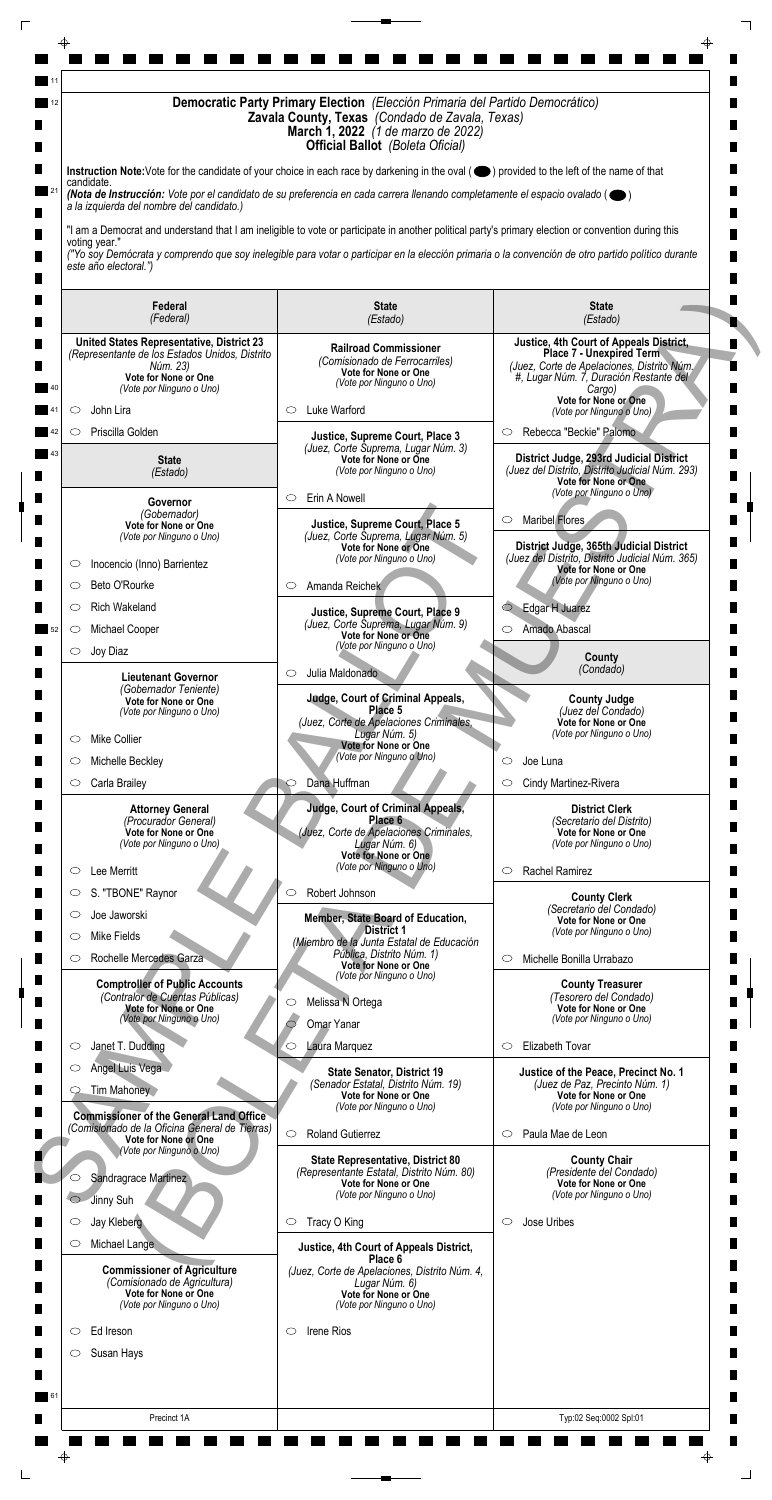| $\blacksquare$ |                        |
|----------------|------------------------|
| Precinct 1A    | Typ:02 Seq:0002 Spl:01 |

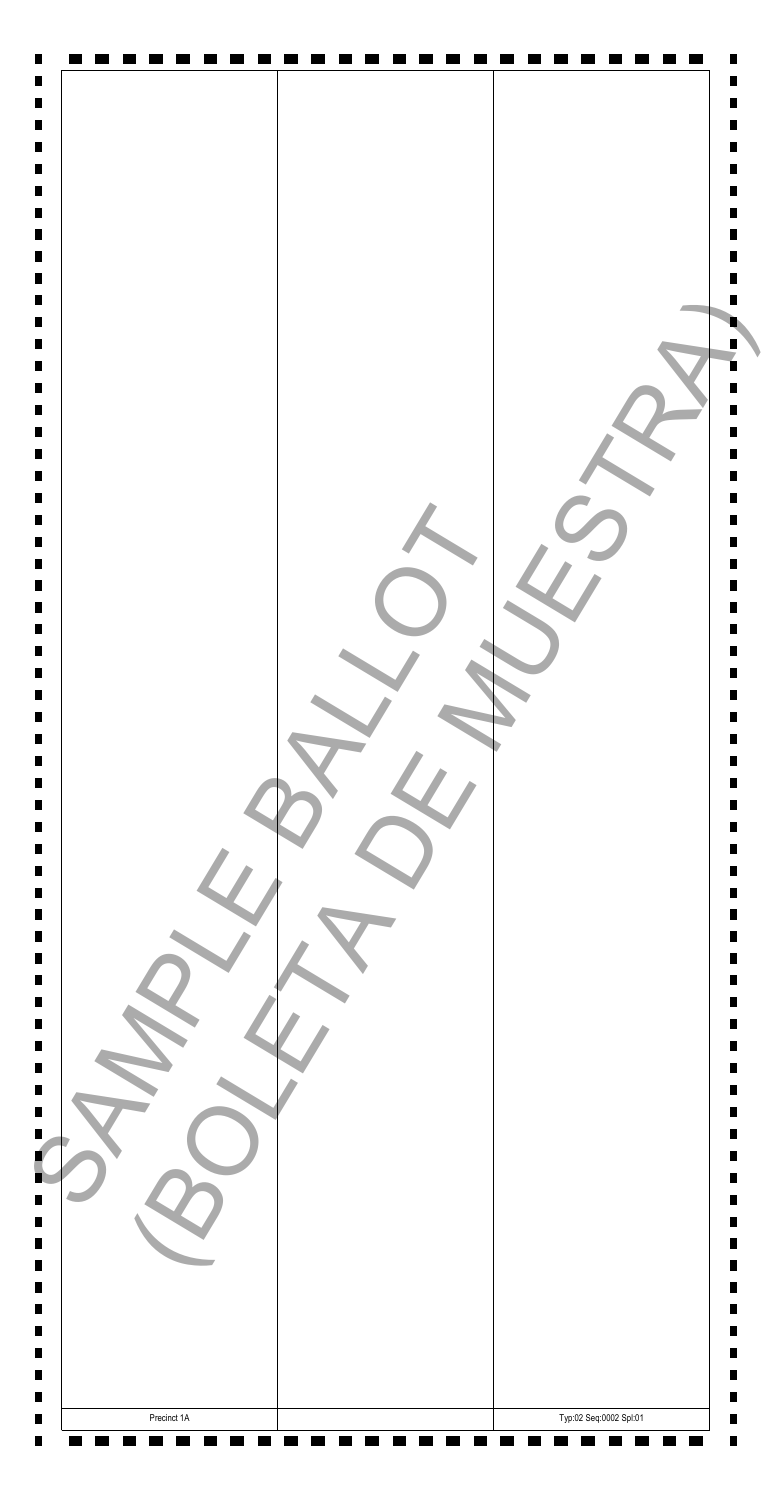| Democratic Party Primary Election (Elección Primaria del Partido Democrático)<br>Zavala County, Texas (Condado de Zavala, Texas)<br><b>March 1, 2022</b> (1 de marzo de 2022)<br><b>Official Ballot</b> (Boleta Oficial) |                                                                                                                                                                                                                                                                                                           |                                                                                                |  |  |
|--------------------------------------------------------------------------------------------------------------------------------------------------------------------------------------------------------------------------|-----------------------------------------------------------------------------------------------------------------------------------------------------------------------------------------------------------------------------------------------------------------------------------------------------------|------------------------------------------------------------------------------------------------|--|--|
| candidate.                                                                                                                                                                                                               | Instruction Note: Vote for the candidate of your choice in each race by darkening in the oval (O) provided to the left of the name of that                                                                                                                                                                |                                                                                                |  |  |
| a la izquierda del nombre del candidato.)                                                                                                                                                                                | (Nota de Instrucción: Vote por el candidato de su preferencia en cada carrera llenando completamente el espacio ovalado ( $\bullet$ )                                                                                                                                                                     |                                                                                                |  |  |
| voting year."<br>este año electoral.")                                                                                                                                                                                   | "I am a Democrat and understand that I am ineligible to vote or participate in another political party's primary election or convention during this<br>("Yo soy Demócrata y comprendo que soy inelegible para votar o participar en la elección primaria o la convención de otro partido político durante |                                                                                                |  |  |
| Federal<br>(Federal)                                                                                                                                                                                                     | <b>State</b><br>(Estado)                                                                                                                                                                                                                                                                                  | <b>State</b><br>(Estado)                                                                       |  |  |
| <b>United States Representative, District 23</b>                                                                                                                                                                         | <b>Railroad Commissioner</b>                                                                                                                                                                                                                                                                              | Justice, 4th Court of Appeals District,<br><b>Place 7 - Unexpired Term</b>                     |  |  |
| (Representante de los Estados Unidos, Distrito<br>Núm. 23)                                                                                                                                                               | (Comisionado de Ferrocarriles)<br>Vote for None or One                                                                                                                                                                                                                                                    | (Juez, Corte de Apelaciones, Distrito Núm.                                                     |  |  |
| Vote for None or One<br>(Vote por Ninguno o Uno)                                                                                                                                                                         | (Vote por Ninguno o Uno)                                                                                                                                                                                                                                                                                  | #, Lugar Núm. 7, Duración Restante del<br>Cargo)                                               |  |  |
| John Lira<br>O                                                                                                                                                                                                           | Luke Warford<br>O                                                                                                                                                                                                                                                                                         | Vote for None or One<br>(Vote por Ninguno o Uno)                                               |  |  |
| Priscilla Golden<br>O                                                                                                                                                                                                    | Justice, Supreme Court, Place 3                                                                                                                                                                                                                                                                           | Rebecca "Beckie" Palomo<br>$\circ$                                                             |  |  |
| <b>State</b>                                                                                                                                                                                                             | (Juez, Corte Suprema, Lugar Núm. 3)<br>Vote for None or One                                                                                                                                                                                                                                               | District Judge, 293rd Judicial District                                                        |  |  |
| (Estado)                                                                                                                                                                                                                 | (Vote por Ninguno o Uno)                                                                                                                                                                                                                                                                                  | (Juez del Distrito, Distrito Judicial Núm. 293)<br><b>Vote for None or One</b>                 |  |  |
| Governor<br>(Gobernador)                                                                                                                                                                                                 | Erin A Nowell<br>$\circ$                                                                                                                                                                                                                                                                                  | (Vote por Ninguno o Uno)                                                                       |  |  |
| Vote for None or One                                                                                                                                                                                                     | Justice, Supreme Court, Place 5<br>(Juez, Corte Suprema, Lugar Núm. 5)                                                                                                                                                                                                                                    | Maribel Flores<br>O                                                                            |  |  |
| (Vote por Ninguno o Uno)                                                                                                                                                                                                 | Vote for None or One<br>(Vote por Ninguno o Uno)                                                                                                                                                                                                                                                          | District Judge, 365th Judicial District<br>(Juez del Distrito, Distrito Judicial Núm. 365)     |  |  |
| Inocencio (Inno) Barrientez<br>O                                                                                                                                                                                         |                                                                                                                                                                                                                                                                                                           | <b>Vote for None or One</b><br>(Vote por Ninguno o Uno)                                        |  |  |
| Beto O'Rourke<br>$\circ$                                                                                                                                                                                                 | Amanda Reichek<br>$\circ$                                                                                                                                                                                                                                                                                 |                                                                                                |  |  |
| <b>Rich Wakeland</b><br>O<br>Michael Cooper<br>O                                                                                                                                                                         | Justice, Supreme Court, Place 9<br>(Juez, Corte Suprema, Lugar Núm. 9)                                                                                                                                                                                                                                    | Edgar H Juarez<br>$\bigcirc$<br>Amado Abascal<br>O                                             |  |  |
| Joy Diaz<br>$\circ$                                                                                                                                                                                                      | Vote for None or One<br>(Vote por Ninguno o Uno)                                                                                                                                                                                                                                                          |                                                                                                |  |  |
|                                                                                                                                                                                                                          | Julia Maldonado<br>$\circ$                                                                                                                                                                                                                                                                                | County<br>(Condado)                                                                            |  |  |
| <b>Lieutenant Governor</b><br>(Gobernador Teniente)<br>Vote for None or One                                                                                                                                              | <b>Judge, Court of Criminal Appeals,</b>                                                                                                                                                                                                                                                                  | <b>County Judge</b>                                                                            |  |  |
| (Vote por Ninguno o Uno)                                                                                                                                                                                                 | Place 5<br>(Juez, Corte de Apelaciones Criminales,                                                                                                                                                                                                                                                        | (Juez del Condado)<br>Vote for None or One                                                     |  |  |
| <b>Mike Collier</b><br>$\circ$                                                                                                                                                                                           | Lugar Núm. 5)<br>Vote for None or One                                                                                                                                                                                                                                                                     | (Vote por Ninguno o Uno)                                                                       |  |  |
| Michelle Beckley                                                                                                                                                                                                         | (Vote por Ninguno o Uno)                                                                                                                                                                                                                                                                                  | Joe Luna<br>◯                                                                                  |  |  |
| Carla Brailey<br>O                                                                                                                                                                                                       | Dana Huffman                                                                                                                                                                                                                                                                                              | Cindy Martinez-Rivera<br>$\circ$                                                               |  |  |
| <b>Attorney General</b><br>(Procurador General)                                                                                                                                                                          | Judge, Court of Criminal Appeals,<br>Place 6                                                                                                                                                                                                                                                              | <b>District Clerk</b><br>(Secretario del Distrito)                                             |  |  |
| Vote for None or One<br>(Vote por Ninguno o Uno)                                                                                                                                                                         | (Juez, Corte de Apelaciones Criminales,<br>Lugar Núm. 6)                                                                                                                                                                                                                                                  | Vote for None or One<br>(Vote por Ninguno o Uno)                                               |  |  |
|                                                                                                                                                                                                                          | Vote for None or One<br>(Vote por Ninguno o Uno)                                                                                                                                                                                                                                                          |                                                                                                |  |  |
| Lee Merritt<br>$\circ$                                                                                                                                                                                                   | Robert Johnson<br>$\circlearrowright$                                                                                                                                                                                                                                                                     | Rachel Ramirez<br>$\circ$                                                                      |  |  |
| S. "TBONE" Raynor<br>$\circ$<br>Joe Jaworski<br>$\circ$                                                                                                                                                                  |                                                                                                                                                                                                                                                                                                           | <b>County Clerk</b><br>(Secretario del Condado)                                                |  |  |
| Mike Fields<br>O                                                                                                                                                                                                         | Member, State Board of Education,<br><b>District 1</b>                                                                                                                                                                                                                                                    | <b>Vote for None or One</b><br>(Vote por Ninguno o Uno)                                        |  |  |
| Rochelle Mercedes Garza<br>O                                                                                                                                                                                             | (Miembro de la Junta Estatal de Educación<br>Pública, Distrito Núm. 1)                                                                                                                                                                                                                                    | Michelle Bonilla Urrabazo<br>$\circ$                                                           |  |  |
| <b>Comptroller of Public Accounts</b>                                                                                                                                                                                    | Vote for None or One<br>(Vote por Ninguno o Uno)                                                                                                                                                                                                                                                          | <b>County Treasurer</b>                                                                        |  |  |
| (Contralor de Cuentas Públicas)<br>Vote for None or One                                                                                                                                                                  | Melissa N Ortega<br>$\circ$                                                                                                                                                                                                                                                                               | (Tesorero del Condado)<br>Vote for None or One                                                 |  |  |
| (Vote por Ninguno o Uno)                                                                                                                                                                                                 | Omar Yanar                                                                                                                                                                                                                                                                                                | (Vote por Ninguno o Uno)                                                                       |  |  |
| Janet T. Dudding<br>O                                                                                                                                                                                                    | Laura Marquez<br>$\circ$                                                                                                                                                                                                                                                                                  | Elizabeth Tovar<br>$\circ$                                                                     |  |  |
| Angel Luis Vega                                                                                                                                                                                                          | <b>State Senator, District 19</b>                                                                                                                                                                                                                                                                         | <b>County Commissioner, Precinct No. 2</b>                                                     |  |  |
| Tim Mahoney<br><b>Commissioner of the General Land Office</b>                                                                                                                                                            | (Senador Estatal, Distrito Núm. 19)<br>Vote for None or One<br>(Vote por Ninguno o Uno)                                                                                                                                                                                                                   | (Comisionado del Condado, Precinto Núm. 2)<br>Vote for None or One<br>(Vote por Ninguno o Uno) |  |  |
| (Comisionado de la Oficina General de Tierras)<br>Vote for None or One                                                                                                                                                   | $\circ$<br><b>Roland Gutierrez</b>                                                                                                                                                                                                                                                                        | Joel R. Barajas<br>$\circ$                                                                     |  |  |
| (Vote por Ninguno o Uno)                                                                                                                                                                                                 | <b>State Representative, District 80</b>                                                                                                                                                                                                                                                                  | <b>Richard Gatica</b><br>$\circ$                                                               |  |  |
| Sandragrace Martinez<br>○                                                                                                                                                                                                | (Representante Estatal, Distrito Núm. 80)<br>Vote for None or One                                                                                                                                                                                                                                         | Raul G. Gomez<br>$\circ$                                                                       |  |  |
| Jinny Suh<br>$\circ$                                                                                                                                                                                                     | (Vote por Ninguno o Uno)                                                                                                                                                                                                                                                                                  | Justice of the Peace, Precinct No. 2                                                           |  |  |
| Jay Kleberg<br>O                                                                                                                                                                                                         | Tracy O King<br>$\circ$                                                                                                                                                                                                                                                                                   | (Juez de Paz, Precinto Núm. 2)<br>Vote for None or One                                         |  |  |

| Angel Luis vega<br>Tim Mahoney<br><b>Commissioner of the General Land Office</b><br>(Comisionado de la Oficina General de Tierras)                                           | <b>State Senator, District 19</b><br>(Senador Estatal, Distrito Núm. 19)<br>Vote for None or One<br>(Vote por Ninguno o Uno)<br>$\bigcirc$<br><b>Roland Gutierrez</b>                              | <b>County Commissioner, Precinct No. 2</b><br>(Comisionado del Condado, Precinto Núm. 2)<br>Vote for None or One<br>(Vote por Ninguno o Uno)<br>Joel R. Barajas<br>$\subset$                                              |
|------------------------------------------------------------------------------------------------------------------------------------------------------------------------------|----------------------------------------------------------------------------------------------------------------------------------------------------------------------------------------------------|---------------------------------------------------------------------------------------------------------------------------------------------------------------------------------------------------------------------------|
| Vote for None or One<br>(Vote por Ninguno o Uno)<br>Sandragrace Martinez<br>Jinny Suh<br>Jay Kleberg<br>$\circ$                                                              | <b>State Representative, District 80</b><br>(Representante Estatal, Distrito Núm. 80)<br>Vote for None or One<br>(Vote por Ninguno o Uno)<br>Tracy O King<br>$\circ$                               | <b>Richard Gatica</b><br>C<br>Raul G. Gomez<br>C<br>Justice of the Peace, Precinct No. 2<br>(Juez de Paz, Precinto Núm. 2)                                                                                                |
| Michael Lange<br>O<br><b>Commissioner of Agriculture</b><br>(Comisionado de Agricultura)<br>Vote for None or One<br>(Vote por Ninguno o Uno)<br>Ed Ireson<br>O<br>Susan Hays | Justice, 4th Court of Appeals District,<br>Place 6<br>(Juez, Corte de Apelaciones, Distrito Núm. 4,<br>Lugar Núm. 6)<br><b>Vote for None or One</b><br>(Vote por Ninguno o Uno)<br>Irene Rios<br>O | Vote for None or One<br>(Vote por Ninguno o Uno)<br>Xavier Ricardo Espinoza<br>$\circ$<br><b>County Chair</b><br>(Presidente del Condado)<br>Vote for None or One<br>(Vote por Ninguno o Uno)<br>Jose Uribes<br>$\subset$ |
| Precinct 2                                                                                                                                                                   |                                                                                                                                                                                                    | Typ:02 Seq:0003 Spl:01                                                                                                                                                                                                    |
| ⊕                                                                                                                                                                            |                                                                                                                                                                                                    |                                                                                                                                                                                                                           |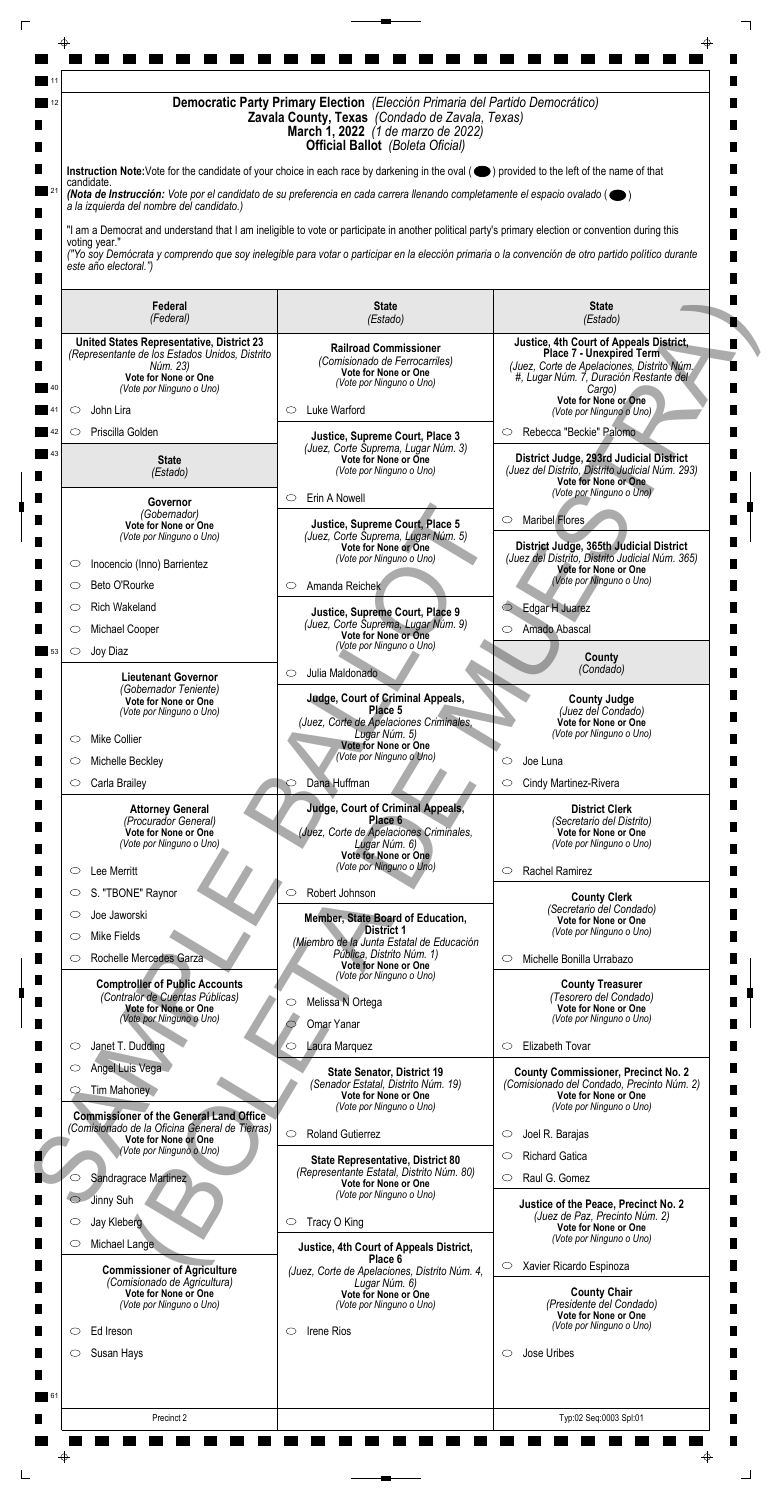| Precinct 2 | Typ:02 Seq:0003 Spl:01 |
|------------|------------------------|

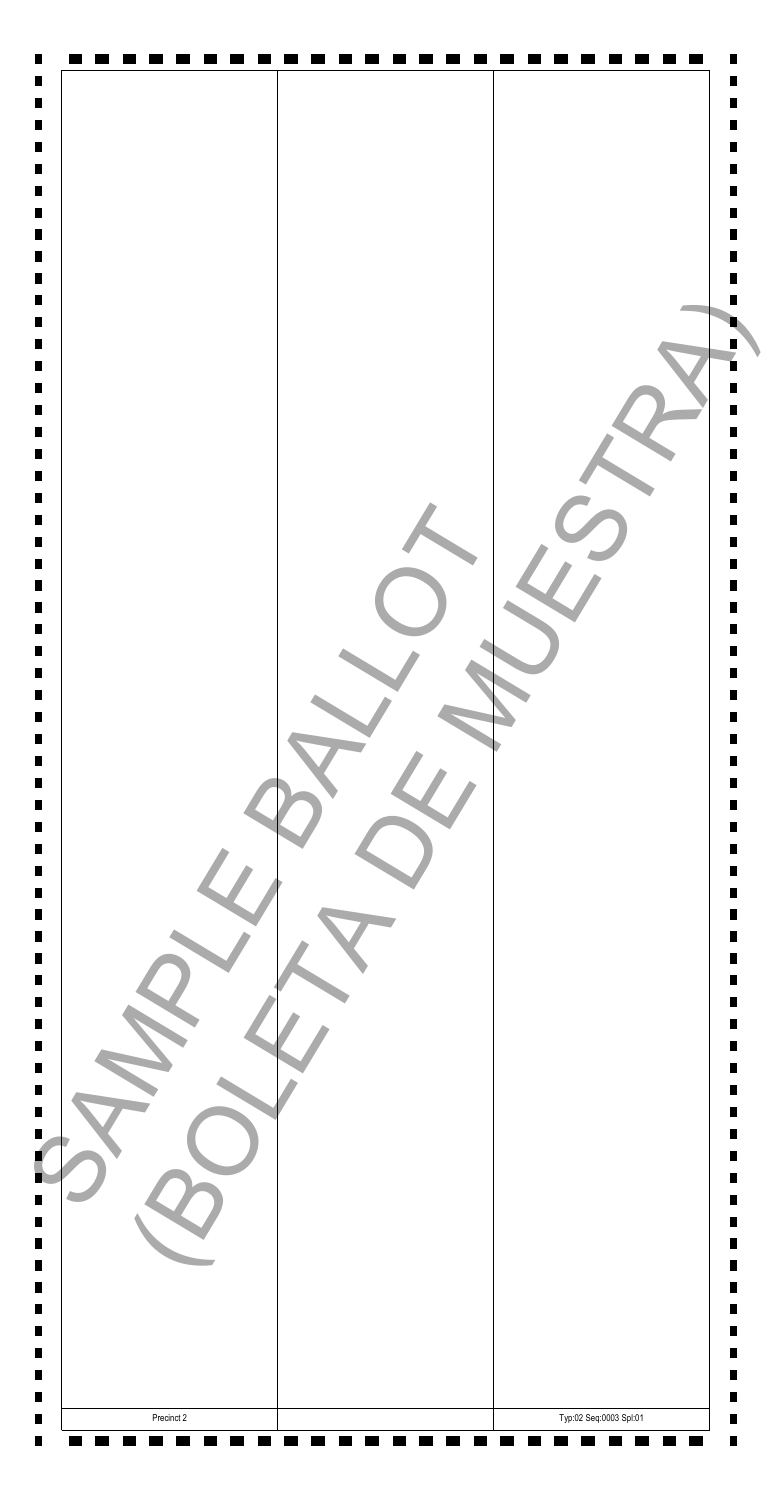| Democratic Party Primary Election (Elección Primaria del Partido Democrático)<br>Zavala County, Texas (Condado de Zavala, Texas)<br><b>March 1, 2022</b> (1 de marzo de 2022)<br><b>Official Ballot</b> (Boleta Oficial) |                                                                                                                                                                                                                                                                                                           |                                                                                            |  |  |
|--------------------------------------------------------------------------------------------------------------------------------------------------------------------------------------------------------------------------|-----------------------------------------------------------------------------------------------------------------------------------------------------------------------------------------------------------------------------------------------------------------------------------------------------------|--------------------------------------------------------------------------------------------|--|--|
| candidate.                                                                                                                                                                                                               | Instruction Note: Vote for the candidate of your choice in each race by darkening in the oval (O) provided to the left of the name of that                                                                                                                                                                |                                                                                            |  |  |
| a la izquierda del nombre del candidato.)                                                                                                                                                                                | (Nota de Instrucción: Vote por el candidato de su preferencia en cada carrera llenando completamente el espacio ovalado ( $\bullet$ )                                                                                                                                                                     |                                                                                            |  |  |
| voting year."<br>este año electoral.")                                                                                                                                                                                   | "I am a Democrat and understand that I am ineligible to vote or participate in another political party's primary election or convention during this<br>("Yo soy Demócrata y comprendo que soy inelegible para votar o participar en la elección primaria o la convención de otro partido político durante |                                                                                            |  |  |
| Federal<br>(Federal)                                                                                                                                                                                                     | <b>State</b><br>(Estado)                                                                                                                                                                                                                                                                                  | <b>State</b><br>(Estado)                                                                   |  |  |
| <b>United States Representative, District 23</b>                                                                                                                                                                         | <b>Railroad Commissioner</b>                                                                                                                                                                                                                                                                              | Justice, 4th Court of Appeals District,                                                    |  |  |
| (Representante de los Estados Unidos, Distrito<br>Núm. 23)                                                                                                                                                               | (Comisionado de Ferrocarriles)<br>Vote for None or One                                                                                                                                                                                                                                                    | <b>Place 7 - Unexpired Term</b><br>(Juez, Corte de Apelaciones, Distrito Núm.              |  |  |
| Vote for None or One<br>(Vote por Ninguno o Uno)                                                                                                                                                                         | (Vote por Ninguno o Uno)                                                                                                                                                                                                                                                                                  | #, Lugar Núm. 7, Duración Restante del<br>Cargo)                                           |  |  |
| John Lira<br>O                                                                                                                                                                                                           | Luke Warford<br>O                                                                                                                                                                                                                                                                                         | Vote for None or One<br>(Vote por Ninguno o Uno)                                           |  |  |
| Priscilla Golden<br>O                                                                                                                                                                                                    | Justice, Supreme Court, Place 3                                                                                                                                                                                                                                                                           | Rebecca "Beckie" Palomo<br>$\circ$                                                         |  |  |
| <b>State</b>                                                                                                                                                                                                             | (Juez, Corte Suprema, Lugar Núm. 3)<br>Vote for None or One                                                                                                                                                                                                                                               | District Judge, 293rd Judicial District                                                    |  |  |
| (Estado)                                                                                                                                                                                                                 | (Vote por Ninguno o Uno)                                                                                                                                                                                                                                                                                  | (Juez del Distrito, Distrito Judicial Núm. 293)<br><b>Vote for None or One</b>             |  |  |
| Governor                                                                                                                                                                                                                 | Erin A Nowell<br>$\circ$                                                                                                                                                                                                                                                                                  | (Vote por Ninguno o Uno)                                                                   |  |  |
| (Gobernador)<br>Vote for None or One<br>(Vote por Ninguno o Uno)                                                                                                                                                         | Justice, Supreme Court, Place 5<br>(Juez, Corte Suprema, Lugar Núm. 5)                                                                                                                                                                                                                                    | Maribel Flores<br>O                                                                        |  |  |
|                                                                                                                                                                                                                          | Vote for None or One<br>(Vote por Ninguno o Uno)                                                                                                                                                                                                                                                          | District Judge, 365th Judicial District<br>(Juez del Distrito, Distrito Judicial Núm. 365) |  |  |
| Inocencio (Inno) Barrientez<br>O                                                                                                                                                                                         |                                                                                                                                                                                                                                                                                                           | <b>Vote for None or One</b><br>(Vote por Ninguno o Uno)                                    |  |  |
| Beto O'Rourke<br>$\circ$                                                                                                                                                                                                 | Amanda Reichek<br>$\circ$                                                                                                                                                                                                                                                                                 |                                                                                            |  |  |
| <b>Rich Wakeland</b><br>O<br>Michael Cooper<br>O                                                                                                                                                                         | Justice, Supreme Court, Place 9<br>(Juez, Corte Suprema, Lugar Núm. 9)                                                                                                                                                                                                                                    | Edgar H Juarez<br>$\bigcirc$<br>Amado Abascal<br>$\circ$                                   |  |  |
| Joy Diaz<br>$\circ$                                                                                                                                                                                                      | Vote for None or One<br>(Vote por Ninguno o Uno)                                                                                                                                                                                                                                                          |                                                                                            |  |  |
|                                                                                                                                                                                                                          | Julia Maldonado<br>$\circ$                                                                                                                                                                                                                                                                                | County<br>(Condado)                                                                        |  |  |
| <b>Lieutenant Governor</b><br>(Gobernador Teniente)                                                                                                                                                                      | <b>Judge, Court of Criminal Appeals,</b>                                                                                                                                                                                                                                                                  |                                                                                            |  |  |
| Vote for None or One<br>(Vote por Ninguno o Uno)                                                                                                                                                                         | Place 5<br>(Juez, Corte de Apelaciones Criminales,                                                                                                                                                                                                                                                        | <b>County Judge</b><br>(Juez del Condado)<br>Vote for None or One                          |  |  |
| <b>Mike Collier</b><br>$\circ$                                                                                                                                                                                           | Lugar Núm. 5)<br>Vote for None or One                                                                                                                                                                                                                                                                     | (Vote por Ninguno o Uno)                                                                   |  |  |
| Michelle Beckley                                                                                                                                                                                                         | (Vote por Ninguno o Uno)                                                                                                                                                                                                                                                                                  | Joe Luna<br>◯                                                                              |  |  |
| Carla Brailey<br>O                                                                                                                                                                                                       | Dana Huffman                                                                                                                                                                                                                                                                                              | Cindy Martinez-Rivera<br>$\circ$                                                           |  |  |
| <b>Attorney General</b>                                                                                                                                                                                                  | Judge, Court of Criminal Appeals,                                                                                                                                                                                                                                                                         | <b>District Clerk</b>                                                                      |  |  |
| (Procurador General)<br>Vote for None or One                                                                                                                                                                             | Place 6<br>(Juez, Corte de Apelaciones Criminales,                                                                                                                                                                                                                                                        | (Secretario del Distrito)<br>Vote for None or One                                          |  |  |
| (Vote por Ninguno o Uno)                                                                                                                                                                                                 | Lugar Núm. 6)<br>Vote for None or One                                                                                                                                                                                                                                                                     | (Vote por Ninguno o Uno)                                                                   |  |  |
| Lee Merritt<br>$\circ$                                                                                                                                                                                                   | (Vote por Ninguno o Uno)                                                                                                                                                                                                                                                                                  | Rachel Ramirez<br>$\circ$                                                                  |  |  |
| S. "TBONE" Raynor<br>$\circ$                                                                                                                                                                                             | Robert Johnson<br>$\circlearrowright$                                                                                                                                                                                                                                                                     | <b>County Clerk</b><br>(Secretario del Condado)                                            |  |  |
| Joe Jaworski<br>$\circ$                                                                                                                                                                                                  | Member, State Board of Education,<br><b>District 1</b>                                                                                                                                                                                                                                                    | Vote for None or One<br>(Vote por Ninguno o Uno)                                           |  |  |
| Mike Fields<br>O<br>Rochelle Mercedes Garza<br>O                                                                                                                                                                         | (Miembro de la Junta Estatal de Educación<br>Pública, Distrito Núm. 1)                                                                                                                                                                                                                                    | Michelle Bonilla Urrabazo<br>$\circ$                                                       |  |  |
|                                                                                                                                                                                                                          | Vote for None or One<br>(Vote por Ninguno o Uno)                                                                                                                                                                                                                                                          |                                                                                            |  |  |
| <b>Comptroller of Public Accounts</b><br>(Contralor de Cuentas Públicas)                                                                                                                                                 | Melissa N Ortega<br>$\circ$                                                                                                                                                                                                                                                                               | <b>County Treasurer</b><br>(Tesorero del Condado)                                          |  |  |
| Vote for None or One<br>(Vote por Ninguno o Uno)                                                                                                                                                                         | Omar Yanar                                                                                                                                                                                                                                                                                                | Vote for None or One<br>(Vote por Ninguno o Uno)                                           |  |  |
| Janet T. Dudding<br>O                                                                                                                                                                                                    | Laura Marquez<br>$\circ$                                                                                                                                                                                                                                                                                  | Elizabeth Tovar<br>$\circ$                                                                 |  |  |
| Angel Luis Vega                                                                                                                                                                                                          | <b>State Senator, District 19</b>                                                                                                                                                                                                                                                                         | Justice of the Peace, Precinct No. 3                                                       |  |  |
| Tim Mahoney<br><b>Commissioner of the General Land Office</b>                                                                                                                                                            | (Senador Estatal, Distrito Núm. 19)<br>Vote for None or One<br>(Vote por Ninguno o Uno)                                                                                                                                                                                                                   | (Juez de Paz, Precinto Núm. 3)<br>Vote for None or One<br>(Vote por Ninguno o Uno)         |  |  |
| (Comisionado de la Oficina General de Tierras)<br>Vote for None or One                                                                                                                                                   | $\circ$<br><b>Roland Gutierrez</b>                                                                                                                                                                                                                                                                        | Lupe Garcia Valerio<br>$\circ$                                                             |  |  |
| (Vote por Ninguno o Uno)                                                                                                                                                                                                 | <b>State Representative, District 80</b>                                                                                                                                                                                                                                                                  | Mike Amoles<br>$\circ$                                                                     |  |  |
| Sandragrace Martinez<br>O                                                                                                                                                                                                | (Representante Estatal, Distrito Núm. 80)<br>Vote for None or One                                                                                                                                                                                                                                         | <b>County Constable Precinct 3</b>                                                         |  |  |
|                                                                                                                                                                                                                          |                                                                                                                                                                                                                                                                                                           |                                                                                            |  |  |
| Jinny Suh<br>$\circ$                                                                                                                                                                                                     | (Vote por Ninguno o Uno)                                                                                                                                                                                                                                                                                  | (Condestable, Precinto Núm. 3)<br>Vote for None or One<br>(Vote por Ninguno o Uno)         |  |  |

| Michael Lange<br>O<br><b>Commissioner of Agriculture</b><br>(Comisionado de Agricultura) | $\circ$<br>Justice, 4th Court of Appeals District,<br>Place 6                                                             | Luis E. Hinojosa                                                                                    |
|------------------------------------------------------------------------------------------|---------------------------------------------------------------------------------------------------------------------------|-----------------------------------------------------------------------------------------------------|
| Vote for None or One<br>(Vote por Ninguno o Uno)                                         | (Juez, Corte de Apelaciones, Distrito Núm. 4,<br>Lugar Núm. 6)<br><b>Vote for None or One</b><br>(Vote por Ninguno o Uno) | <b>County Chair</b><br>(Presidente del Condado)<br>Vote for None or One<br>(Vote por Ninguno o Uno) |
| Ed Ireson<br><b>Irene Rios</b><br>O<br>Susan Hays<br>O                                   | Jose Uribes<br>$\circlearrowright$                                                                                        |                                                                                                     |
| Precinct 3                                                                               |                                                                                                                           | Typ:02 Seq:0004 Spl:01                                                                              |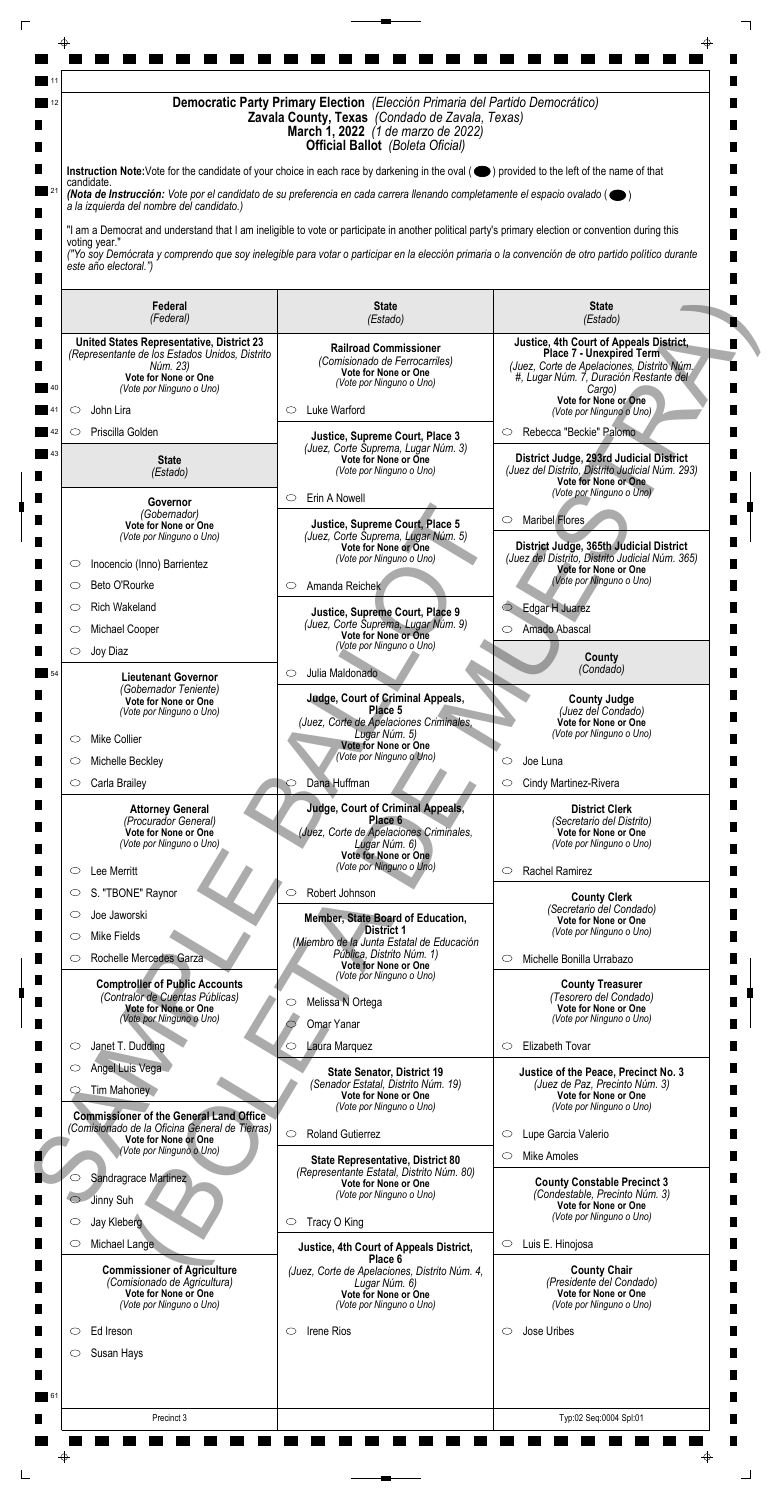| B<br>$\blacksquare$<br>$\blacksquare$<br>$\blacksquare$<br>$\blacksquare$<br>п<br>Ш<br>$\blacksquare$<br>$\blacksquare$<br>П |                        |
|------------------------------------------------------------------------------------------------------------------------------|------------------------|
| Precinct 3<br>П                                                                                                              | Typ:02 Seq:0004 Spl:01 |

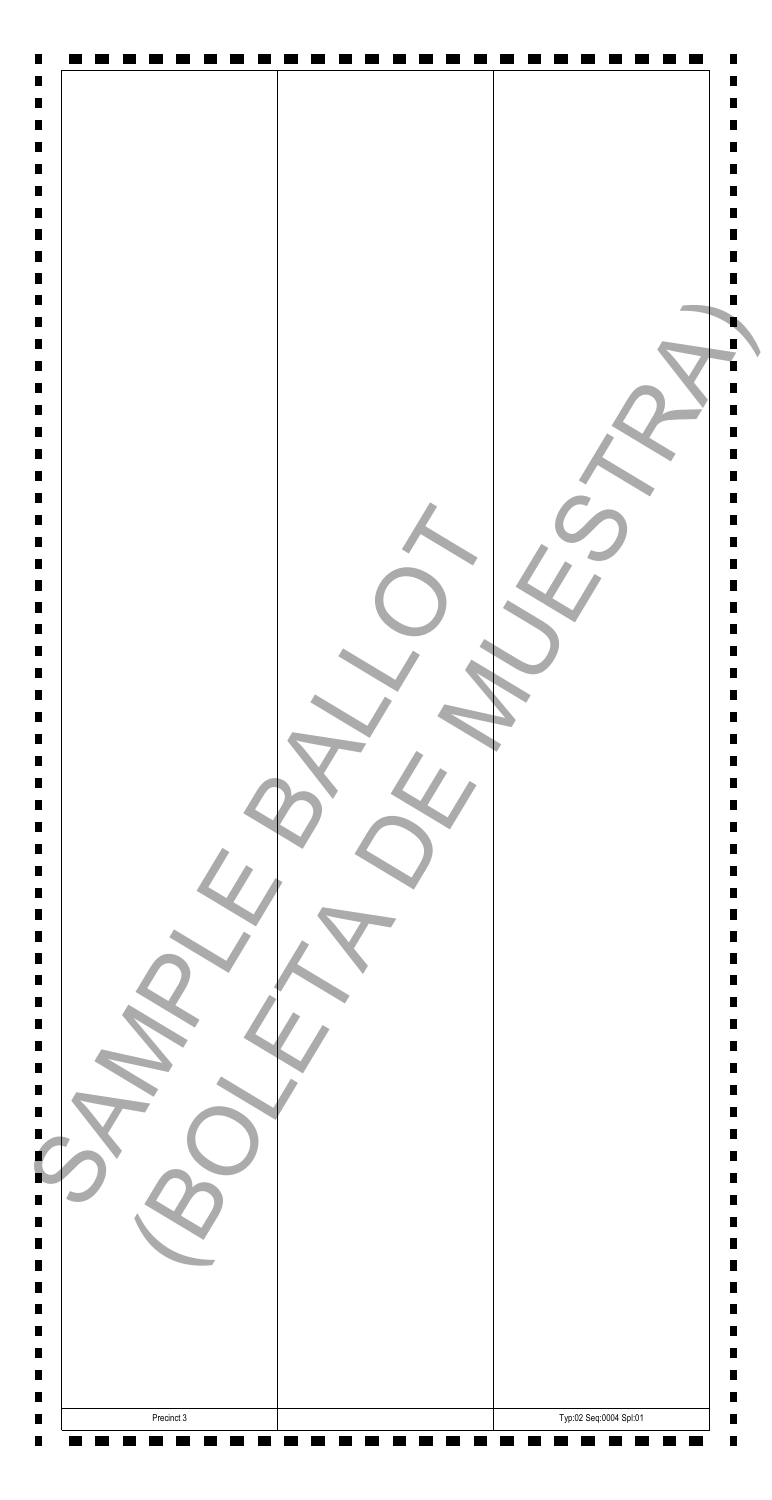| Democratic Party Primary Election (Elección Primaria del Partido Democrático)<br>Zavala County, Texas (Condado de Zavala, Texas)<br><b>March 1, 2022</b> (1 de marzo de 2022)<br><b>Official Ballot</b> (Boleta Oficial) |                                                                                                                                                                                                                                                                                                           |                                                                                                                                                                              |  |
|--------------------------------------------------------------------------------------------------------------------------------------------------------------------------------------------------------------------------|-----------------------------------------------------------------------------------------------------------------------------------------------------------------------------------------------------------------------------------------------------------------------------------------------------------|------------------------------------------------------------------------------------------------------------------------------------------------------------------------------|--|
| Instruction Note: Vote for the candidate of your choice in each race by darkening in the oval (O) provided to the left of the name of that<br>candidate.                                                                 |                                                                                                                                                                                                                                                                                                           |                                                                                                                                                                              |  |
| (Nota de Instrucción: Vote por el candidato de su preferencia en cada carrera llenando completamente el espacio ovalado ( $\bullet$ )<br>a la izquierda del nombre del candidato.)                                       |                                                                                                                                                                                                                                                                                                           |                                                                                                                                                                              |  |
| voting year."<br>este año electoral.")                                                                                                                                                                                   | "I am a Democrat and understand that I am ineligible to vote or participate in another political party's primary election or convention during this<br>("Yo soy Demócrata y comprendo que soy inelegible para votar o participar en la elección primaria o la convención de otro partido político durante |                                                                                                                                                                              |  |
| Federal<br>(Federal)                                                                                                                                                                                                     | <b>State</b><br>(Estado)                                                                                                                                                                                                                                                                                  | <b>State</b><br>(Estado)                                                                                                                                                     |  |
| United States Representative, District 23<br>(Representante de los Estados Unidos, Distrito<br>Núm. 23)<br>Vote for None or One<br>(Vote por Ninguno o Uno)                                                              | <b>Railroad Commissioner</b><br>(Comisionado de Ferrocarriles)<br>Vote for None or One<br>(Vote por Ninguno o Uno)                                                                                                                                                                                        | Justice, 4th Court of Appeals District,<br><b>Place 7 - Unexpired Term</b><br>(Juez, Corte de Apelaciones, Distrito Núm.<br>#, Lugar Núm. 7, Duración Restante del<br>Cargo) |  |
| John Lira<br>O                                                                                                                                                                                                           | Luke Warford<br>O                                                                                                                                                                                                                                                                                         | Vote for None or One<br>(Vote por Ninguno o Uno)                                                                                                                             |  |
| Priscilla Golden<br>$\circlearrowright$                                                                                                                                                                                  | Justice, Supreme Court, Place 3                                                                                                                                                                                                                                                                           | Rebecca "Beckie" Palomo<br>$\circ$                                                                                                                                           |  |
| <b>State</b><br>(Estado)                                                                                                                                                                                                 | (Juez, Corte Suprema, Lugar Núm. 3)<br>Vote for None or One<br>(Vote por Ninguno o Uno)<br>Erin A Nowell<br>$\circ$                                                                                                                                                                                       | District Judge, 293rd Judicial District<br>(Juez del Distrito, Distrito Judicial Núm. 293)<br>Vote for None or One.<br>(Vote por Ninguno o Uno)                              |  |
| Governor<br>(Gobernador)                                                                                                                                                                                                 |                                                                                                                                                                                                                                                                                                           | <b>Maribel Flores</b><br>$\circ$                                                                                                                                             |  |
| Vote for None or One<br>(Vote por Ninguno o Uno)<br>Inocencio (Inno) Barrientez<br>O                                                                                                                                     | Justice, Supreme Court, Place 5<br>(Juez, Corte Suprema, Lugar Núm. 5)<br>Vote for None or One<br>(Vote por Ninguno o Uno)                                                                                                                                                                                | District Judge, 365th Judicial District<br>(Juez del Distrito, Distrito Judicial Núm. 365)<br><b>Vote for None or One</b>                                                    |  |
| Beto O'Rourke<br>$\circ$                                                                                                                                                                                                 | Amanda Reichek<br>$\circ$                                                                                                                                                                                                                                                                                 | (Vote por Ninguno o Uno)                                                                                                                                                     |  |
| <b>Rich Wakeland</b><br>$\circ$                                                                                                                                                                                          | Justice, Supreme Court, Place 9                                                                                                                                                                                                                                                                           | C Edgar H Juarez                                                                                                                                                             |  |
| Michael Cooper<br>$\circ$                                                                                                                                                                                                | (Juez, Corte Suprema, Lugar Núm. 9)<br>Vote for None or One                                                                                                                                                                                                                                               | Amado Abascal<br>$\circ$                                                                                                                                                     |  |
| Joy Diaz<br>$\circ$                                                                                                                                                                                                      | (Vote por Ninguno o Uno)                                                                                                                                                                                                                                                                                  | County<br>(Condado)                                                                                                                                                          |  |
| <b>Lieutenant Governor</b><br>(Gobernador Teniente)                                                                                                                                                                      | Julia Maldonado<br>$\circ$                                                                                                                                                                                                                                                                                |                                                                                                                                                                              |  |
| Vote for None or One<br>(Vote por Ninguno o Uno)<br><b>Mike Collier</b><br>$\circ$                                                                                                                                       | <b>Judge, Court of Criminal Appeals,</b><br>Place 5<br>(Juez, Corte de Apelaciones Criminales,<br>Lugar Núm. 5)                                                                                                                                                                                           | <b>County Judge</b><br>(Juez del Condado)<br>Vote for None or One<br>(Vote por Ninguno o Uno)                                                                                |  |
| Michelle Beckley<br>C                                                                                                                                                                                                    | Vote for None or One<br>(Vote por Ninguno o Uno)                                                                                                                                                                                                                                                          | Joe Luna<br>◯                                                                                                                                                                |  |
| Carla Brailey<br>$\circ$                                                                                                                                                                                                 | Dana Huffman                                                                                                                                                                                                                                                                                              | Cindy Martinez-Rivera<br>$\circlearrowright$                                                                                                                                 |  |
| <b>Attorney General</b><br>(Procurador General)<br>Vote for None or One<br>(Vote por Ninguno o Uno)                                                                                                                      | <b>Judge, Court of Criminal Appeals,</b><br>Place 6<br>(Juez, Corte de Apelaciones Criminales,                                                                                                                                                                                                            | <b>District Clerk</b><br>(Secretario del Distrito)<br>Vote for None or One                                                                                                   |  |
|                                                                                                                                                                                                                          | Lugar Núm. 6)<br>Vote for None or One<br>(Vote por Ninguno o Uno)                                                                                                                                                                                                                                         | (Vote por Ninguno o Uno)                                                                                                                                                     |  |
| Lee Merritt<br>$\circ$<br>S. "TBONE" Raynor<br>$\circlearrowright$                                                                                                                                                       | Robert Johnson<br>$\circlearrowright$                                                                                                                                                                                                                                                                     | Rachel Ramirez<br>$\circ$                                                                                                                                                    |  |
| Joe Jaworski<br>$\circ$<br>Mike Fields<br>C                                                                                                                                                                              | Member, State Board of Education,<br><b>District 1</b><br>(Miembro de la Junta Estatal de Educación                                                                                                                                                                                                       | <b>County Clerk</b><br>(Secretario del Condado)<br>Vote for None or One<br>(Vote por Ninguno o Uno)                                                                          |  |
| Rochelle Mercedes Garza<br>O                                                                                                                                                                                             | Pública, Distrito Núm. 1)<br>Vote for None or One                                                                                                                                                                                                                                                         | Michelle Bonilla Urrabazo<br>$\circ$                                                                                                                                         |  |
| <b>Comptroller of Public Accounts</b><br>(Contralor de Cuentas Públicas)<br>Vote for None or One<br>(Vote por Ninguno o Uno)                                                                                             | (Vote por Ninguno o Uno)<br>Melissa N Ortega<br>$\circ$                                                                                                                                                                                                                                                   | <b>County Treasurer</b><br>(Tesorero del Condado)<br>Vote for None or One<br>(Vote por Ninguno o Uno)                                                                        |  |
| Janet T. Dudding<br>$\circ$                                                                                                                                                                                              | Omar Yanar<br>Laura Marquez<br>$\circ$                                                                                                                                                                                                                                                                    | Elizabeth Tovar<br>$\circ$                                                                                                                                                   |  |
| Angel Luis Vega                                                                                                                                                                                                          | <b>State Senator, District 19</b>                                                                                                                                                                                                                                                                         | <b>County Commissioner, Precinct No. 4</b>                                                                                                                                   |  |
| <b>Tim Mahoney</b><br><b>Commissioner of the General Land Office</b>                                                                                                                                                     | (Senador Estatal, Distrito Núm. 19)<br>Vote for None or One<br>(Vote por Ninguno o Uno)                                                                                                                                                                                                                   | (Comisionado del Condado, Precinto Núm. 4)<br>Vote for None or One<br>(Vote por Ninguno o Uno)                                                                               |  |
| (Comisionado de la Oficina General de Tierras)<br>Vote for None or One                                                                                                                                                   | <b>Roland Gutierrez</b><br>$\circ$                                                                                                                                                                                                                                                                        | Florencio (Flo) Melendrez<br>$\circ$                                                                                                                                         |  |
| (Vote por Ninguno o Uno)<br>Sandragrace Martinez<br>O<br>Jinny Suh<br>$\circ$                                                                                                                                            | <b>State Representative, District 80</b><br>(Representante Estatal, Distrito Núm. 80)<br>Vote for None or One<br>(Vote por Ninguno o Uno)                                                                                                                                                                 | Justice of the Peace, Precinct No. 4<br>(Juez de Paz, Precinto Núm. 4)<br>Vote for None or One<br>(Vote por Ninguno o Uno)                                                   |  |
|                                                                                                                                                                                                                          |                                                                                                                                                                                                                                                                                                           |                                                                                                                                                                              |  |
| Jay Kleberg<br>$\circ$                                                                                                                                                                                                   | Tracy O King<br>$\circ$                                                                                                                                                                                                                                                                                   | Patricia Ann "Patsy" Mata-Vera<br>$\circ$                                                                                                                                    |  |

| Angel Luis vega<br>Tim Mahoney<br><b>Commissioner of the General Land Office</b>                                                             | <b>State Senator, District 19</b><br>(Senador Estatal, Distrito Núm. 19)<br>Vote for None or One<br>(Vote por Ninguno o Uno)                                                    | <b>County Commissioner, Precinct No. 4</b><br>(Comisionado del Condado, Precinto Núm. 4)<br><b>Vote for None or One</b><br>(Vote por Ninguno o Uno)                  |
|----------------------------------------------------------------------------------------------------------------------------------------------|---------------------------------------------------------------------------------------------------------------------------------------------------------------------------------|----------------------------------------------------------------------------------------------------------------------------------------------------------------------|
| (Comisionado de la Oficina General de Tierras)<br>Vote for None or One<br>(Vote por Ninguno o Uno)<br>Sandragrace Martinez<br>Jinny Suh      | $\circ$<br><b>Roland Gutierrez</b><br><b>State Representative, District 80</b><br>(Representante Estatal, Distrito Núm. 80)<br>Vote for None or One<br>(Vote por Ninguno o Uno) | Florencio (Flo) Melendrez<br>$\subset$<br>Justice of the Peace, Precinct No. 4<br>(Juez de Paz, Precinto Núm. 4)<br>Vote for None or One<br>(Vote por Ninguno o Uno) |
| Jay Kleberg<br>O                                                                                                                             | Tracy O King<br>$\circ$                                                                                                                                                         | Patricia Ann "Patsy" Mata-Vera<br>$\circ$                                                                                                                            |
| Michael Lange<br>O<br><b>Commissioner of Agriculture</b><br>(Comisionado de Agricultura)<br>Vote for None or One<br>(Vote por Ninguno o Uno) | Justice, 4th Court of Appeals District,<br>Place 6<br>(Juez, Corte de Apelaciones, Distrito Núm. 4,<br>Lugar Núm. 6)<br><b>Vote for None or One</b><br>(Vote por Ninguno o Uno) | Susie Bermea<br><b>County Chair</b><br>(Presidente del Condado)<br>Vote for None or One<br>(Vote por Ninguno o Uno)                                                  |
| Ed Ireson<br>( )                                                                                                                             | Irene Rios<br>$\circ$                                                                                                                                                           | Jose Uribes<br>$\subset$                                                                                                                                             |
| Susan Hays                                                                                                                                   |                                                                                                                                                                                 |                                                                                                                                                                      |
|                                                                                                                                              |                                                                                                                                                                                 |                                                                                                                                                                      |
| Precinct 4                                                                                                                                   |                                                                                                                                                                                 | Typ:02 Seq:0005 Spl:01                                                                                                                                               |
| ⊕                                                                                                                                            |                                                                                                                                                                                 |                                                                                                                                                                      |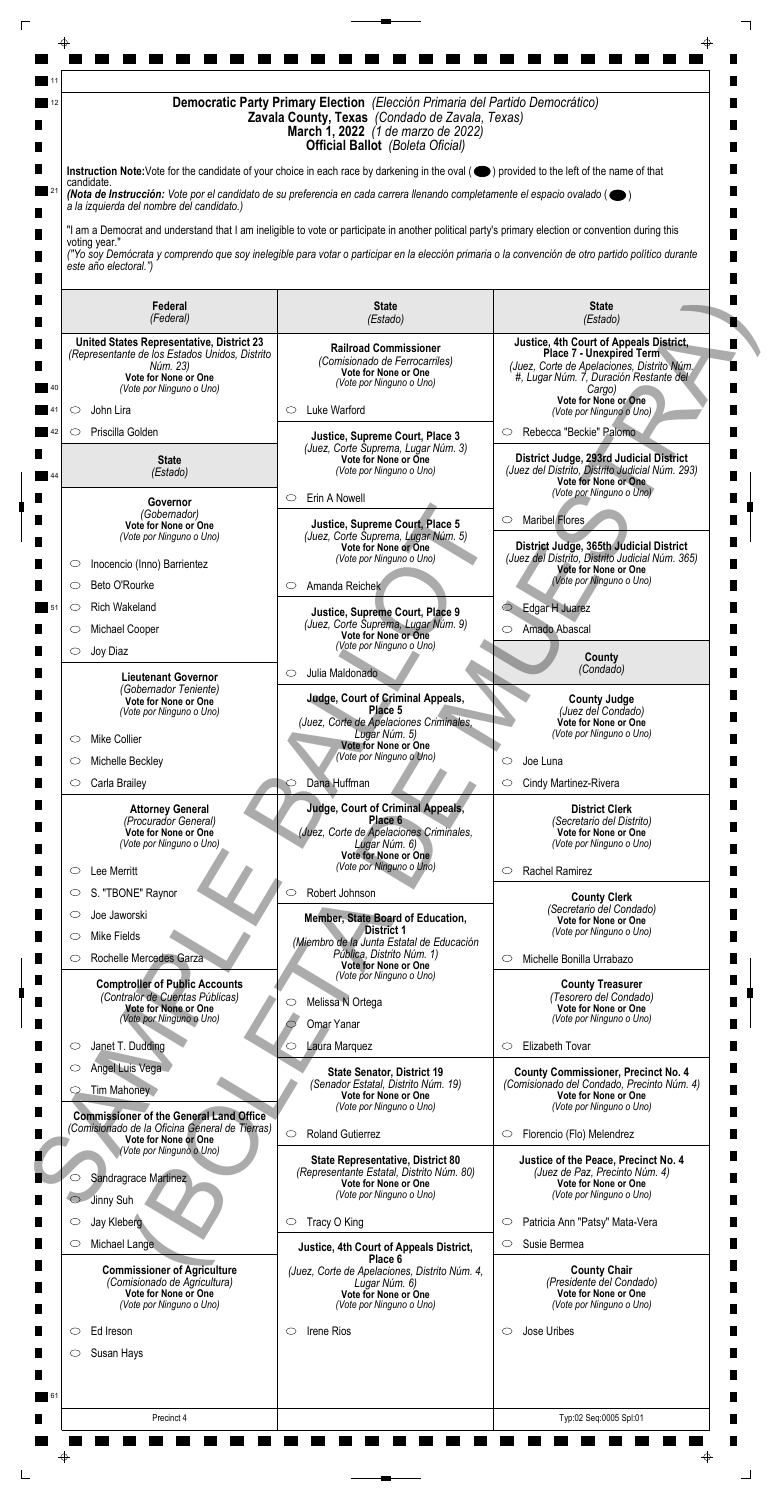| Ш<br>П.<br>$\blacksquare$<br>ш<br>$\blacksquare$ |                        |
|--------------------------------------------------|------------------------|
| Precinct 4                                       | Typ:02 Seq:0005 Spl:01 |

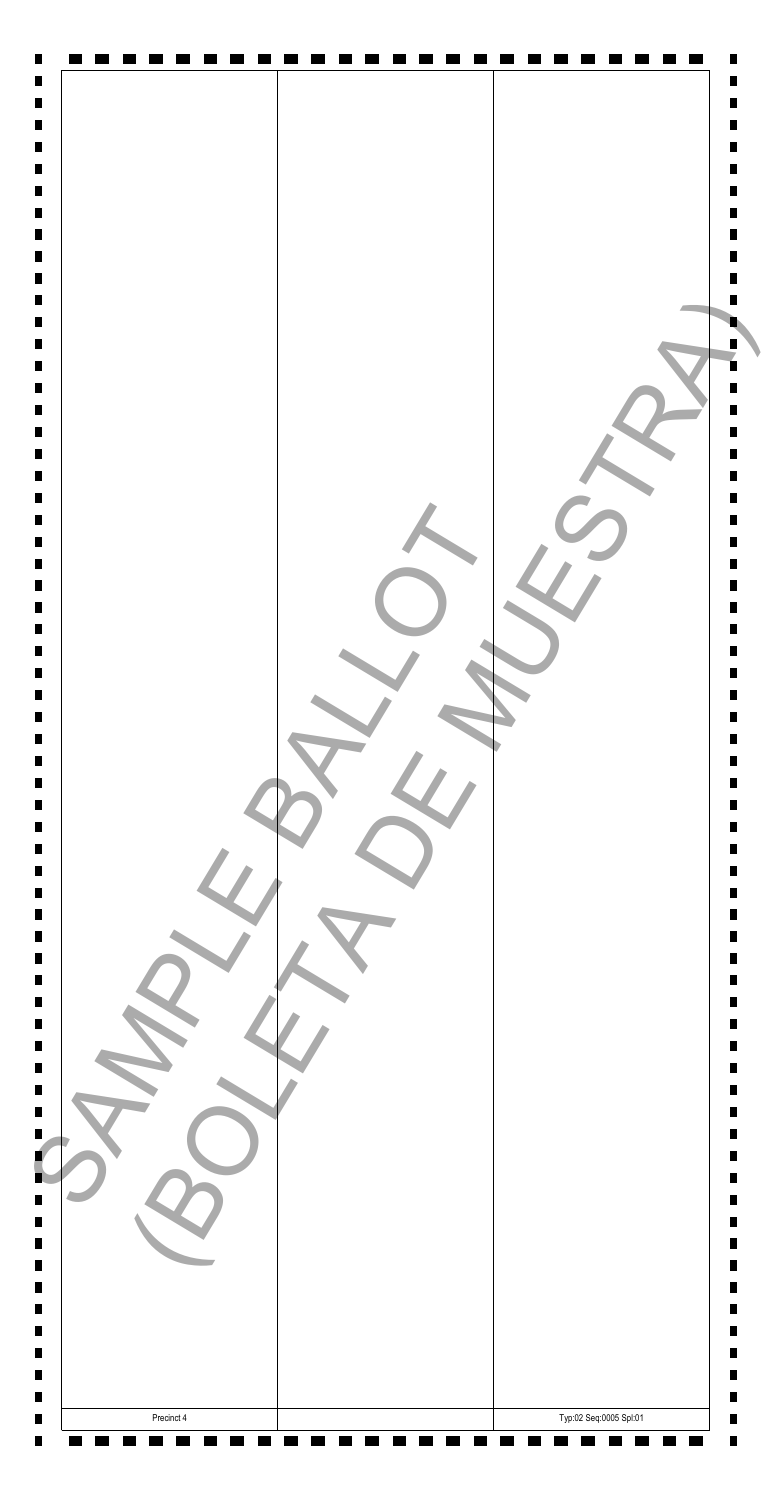| Democratic Party Primary Election (Elección Primaria del Partido Democrático)<br>Zavala County, Texas (Condado de Zavala, Texas)<br><b>March 1, 2022</b> (1 de marzo de 2022)<br><b>Official Ballot</b> (Boleta Oficial) |                                                                                                                                                                                                                                                                                                           |                                                                                                                                                                              |  |
|--------------------------------------------------------------------------------------------------------------------------------------------------------------------------------------------------------------------------|-----------------------------------------------------------------------------------------------------------------------------------------------------------------------------------------------------------------------------------------------------------------------------------------------------------|------------------------------------------------------------------------------------------------------------------------------------------------------------------------------|--|
| candidate.                                                                                                                                                                                                               | Instruction Note: Vote for the candidate of your choice in each race by darkening in the oval (O) provided to the left of the name of that<br>(Nota de Instrucción: Vote por el candidato de su preferencia en cada carrera llenando completamente el espacio ovalado ( $\bullet$ )                       |                                                                                                                                                                              |  |
| a la izquierda del nombre del candidato.)                                                                                                                                                                                |                                                                                                                                                                                                                                                                                                           |                                                                                                                                                                              |  |
| voting year."<br>este año electoral.")                                                                                                                                                                                   | "I am a Democrat and understand that I am ineligible to vote or participate in another political party's primary election or convention during this<br>("Yo soy Demócrata y comprendo que soy inelegible para votar o participar en la elección primaria o la convención de otro partido político durante |                                                                                                                                                                              |  |
| Federal<br>(Federal)                                                                                                                                                                                                     | <b>State</b><br>(Estado)                                                                                                                                                                                                                                                                                  | <b>State</b><br>(Estado)                                                                                                                                                     |  |
| United States Representative, District 23<br>(Representante de los Estados Unidos, Distrito<br>Núm. 23)<br>Vote for None or One<br>(Vote por Ninguno o Uno)                                                              | <b>Railroad Commissioner</b><br>(Comisionado de Ferrocarriles)<br>Vote for None or One<br>(Vote por Ninguno o Uno)                                                                                                                                                                                        | Justice, 4th Court of Appeals District,<br><b>Place 7 - Unexpired Term</b><br>(Juez, Corte de Apelaciones, Distrito Núm.<br>#, Lugar Núm. 7, Duración Restante del<br>Cargo) |  |
| John Lira<br>O                                                                                                                                                                                                           | Luke Warford<br>O                                                                                                                                                                                                                                                                                         | Vote for None or One<br>(Vote por Ninguno o Uno)                                                                                                                             |  |
| Priscilla Golden<br>$\circlearrowright$                                                                                                                                                                                  | Justice, Supreme Court, Place 3                                                                                                                                                                                                                                                                           | Rebecca "Beckie" Palomo<br>$\circ$                                                                                                                                           |  |
| <b>State</b><br>(Estado)                                                                                                                                                                                                 | (Juez, Corte Suprema, Lugar Núm. 3)<br>Vote for None or One<br>(Vote por Ninguno o Uno)<br>Erin A Nowell<br>$\circ$                                                                                                                                                                                       | District Judge, 293rd Judicial District<br>(Juez del Distrito, Distrito Judicial Núm. 293)<br>Vote for None or One.<br>(Vote por Ninguno o Uno)                              |  |
| Governor<br>(Gobernador)                                                                                                                                                                                                 |                                                                                                                                                                                                                                                                                                           | <b>Maribel Flores</b><br>$\circ$                                                                                                                                             |  |
| Vote for None or One<br>(Vote por Ninguno o Uno)<br>Inocencio (Inno) Barrientez<br>O                                                                                                                                     | Justice, Supreme Court, Place 5<br>(Juez, Corte Suprema, Lugar Núm. 5)<br>Vote for None or One<br>(Vote por Ninguno o Uno)                                                                                                                                                                                | District Judge, 365th Judicial District<br>(Juez del Distrito, Distrito Judicial Núm. 365)<br><b>Vote for None or One</b>                                                    |  |
| Beto O'Rourke<br>$\circ$                                                                                                                                                                                                 | Amanda Reichek<br>$\circ$                                                                                                                                                                                                                                                                                 | (Vote por Ninguno o Uno)                                                                                                                                                     |  |
| <b>Rich Wakeland</b><br>O                                                                                                                                                                                                | Justice, Supreme Court, Place 9                                                                                                                                                                                                                                                                           | C Edgar H Juarez                                                                                                                                                             |  |
| Michael Cooper<br>$\circ$                                                                                                                                                                                                | (Juez, Corte Suprema, Lugar Núm. 9)<br>Vote for None or One                                                                                                                                                                                                                                               | Amado Abascal<br>$\circ$                                                                                                                                                     |  |
| Joy Diaz<br>$\circ$                                                                                                                                                                                                      | (Vote por Ninguno o Uno)                                                                                                                                                                                                                                                                                  | County<br>(Condado)                                                                                                                                                          |  |
| <b>Lieutenant Governor</b><br>(Gobernador Teniente)                                                                                                                                                                      | Julia Maldonado<br>$\circ$                                                                                                                                                                                                                                                                                |                                                                                                                                                                              |  |
| Vote for None or One<br>(Vote por Ninguno o Uno)<br><b>Mike Collier</b><br>$\circ$                                                                                                                                       | <b>Judge, Court of Criminal Appeals,</b><br>Place 5<br>(Juez, Corte de Apelaciones Criminales,<br>Lugar Núm. 5)                                                                                                                                                                                           | <b>County Judge</b><br>(Juez del Condado)<br>Vote for None or One<br>(Vote por Ninguno o Uno)                                                                                |  |
| Michelle Beckley<br>C                                                                                                                                                                                                    | Vote for None or One<br>(Vote por Ninguno o Uno)                                                                                                                                                                                                                                                          | Joe Luna<br>◯                                                                                                                                                                |  |
| Carla Brailey<br>$\circ$                                                                                                                                                                                                 | Dana Huffman                                                                                                                                                                                                                                                                                              | Cindy Martinez-Rivera<br>$\circlearrowright$                                                                                                                                 |  |
| <b>Attorney General</b><br>(Procurador General)<br>Vote for None or One<br>(Vote por Ninguno o Uno)                                                                                                                      | <b>Judge, Court of Criminal Appeals,</b><br>Place 6<br>(Juez, Corte de Apelaciones Criminales,<br>Lugar Núm. 6)                                                                                                                                                                                           | <b>District Clerk</b><br>(Secretario del Distrito)<br>Vote for None or One<br>(Vote por Ninguno o Uno)                                                                       |  |
| Lee Merritt<br>$\circ$                                                                                                                                                                                                   | Vote for None or One<br>(Vote por Ninguno o Uno)                                                                                                                                                                                                                                                          | Rachel Ramirez<br>$\circ$                                                                                                                                                    |  |
| S. "TBONE" Raynor<br>$\circlearrowright$                                                                                                                                                                                 | Robert Johnson<br>$\circlearrowright$                                                                                                                                                                                                                                                                     | <b>County Clerk</b>                                                                                                                                                          |  |
| Joe Jaworski<br>$\circ$<br>Mike Fields<br>C                                                                                                                                                                              | Member, State Board of Education,<br><b>District 1</b><br>(Miembro de la Junta Estatal de Educación                                                                                                                                                                                                       | (Secretario del Condado)<br>Vote for None or One<br>(Vote por Ninguno o Uno)                                                                                                 |  |
| Rochelle Mercedes Garza<br>O                                                                                                                                                                                             | Pública, Distrito Núm. 1)<br>Vote for None or One                                                                                                                                                                                                                                                         | Michelle Bonilla Urrabazo<br>$\circ$                                                                                                                                         |  |
| <b>Comptroller of Public Accounts</b><br>(Contralor de Cuentas Públicas)<br>Vote for None or One<br>(Vote por Ninguno o Uno)                                                                                             | (Vote por Ninguno o Uno)<br>Melissa N Ortega<br>$\circ$<br>Omar Yanar                                                                                                                                                                                                                                     | <b>County Treasurer</b><br>(Tesorero del Condado)<br>Vote for None or One<br>(Vote por Ninguno o Uno)                                                                        |  |
| Janet T. Dudding<br>$\circ$                                                                                                                                                                                              | Laura Marquez<br>$\circ$                                                                                                                                                                                                                                                                                  | Elizabeth Tovar<br>$\circ$                                                                                                                                                   |  |
| Angel Luis Vega<br><b>Tim Mahoney</b>                                                                                                                                                                                    | <b>State Senator, District 19</b><br>(Senador Estatal, Distrito Núm. 19)<br>Vote for None or One                                                                                                                                                                                                          | <b>County Commissioner, Precinct No. 4</b><br>(Comisionado del Condado, Precinto Núm. 4)<br>Vote for None or One                                                             |  |
| <b>Commissioner of the General Land Office</b><br>(Comisionado de la Oficina General de Tierras)<br>Vote for None or One                                                                                                 | (Vote por Ninguno o Uno)<br><b>Roland Gutierrez</b><br>$\circ$                                                                                                                                                                                                                                            | (Vote por Ninguno o Uno)<br>Florencio (Flo) Melendrez<br>$\circ$                                                                                                             |  |
| (Vote por Ninguno o Uno)<br>Sandragrace Martinez<br>O<br>Jinny Suh<br>$\circ$                                                                                                                                            | <b>State Representative, District 80</b><br>(Representante Estatal, Distrito Núm. 80)<br>Vote for None or One<br>(Vote por Ninguno o Uno)                                                                                                                                                                 | Justice of the Peace, Precinct No. 4<br>(Juez de Paz, Precinto Núm. 4)<br>Vote for None or One<br>(Vote por Ninguno o Uno)                                                   |  |
|                                                                                                                                                                                                                          | Tracy O King<br>$\circ$                                                                                                                                                                                                                                                                                   | Patricia Ann "Patsy" Mata-Vera<br>$\circ$                                                                                                                                    |  |
| Jay Kleberg<br>$\circ$                                                                                                                                                                                                   |                                                                                                                                                                                                                                                                                                           |                                                                                                                                                                              |  |

| Angel Luis vega<br>Tim Mahoney<br><b>Commissioner of the General Land Office</b>                                                             | <b>State Senator, District 19</b><br>(Senador Estatal, Distrito Núm. 19)<br>Vote for None or One<br>(Vote por Ninguno o Uno)                                                    | <b>County Commissioner, Precinct No. 4</b><br>(Comisionado del Condado, Precinto Núm. 4)<br><b>Vote for None or One</b><br>(Vote por Ninguno o Uno)                  |
|----------------------------------------------------------------------------------------------------------------------------------------------|---------------------------------------------------------------------------------------------------------------------------------------------------------------------------------|----------------------------------------------------------------------------------------------------------------------------------------------------------------------|
| (Comisionado de la Oficina General de Tierras)<br>Vote for None or One<br>(Vote por Ninguno o Uno)<br>Sandragrace Martinez<br>Jinny Suh      | $\circ$<br><b>Roland Gutierrez</b><br><b>State Representative, District 80</b><br>(Representante Estatal, Distrito Núm. 80)<br>Vote for None or One<br>(Vote por Ninguno o Uno) | Florencio (Flo) Melendrez<br>$\subset$<br>Justice of the Peace, Precinct No. 4<br>(Juez de Paz, Precinto Núm. 4)<br>Vote for None or One<br>(Vote por Ninguno o Uno) |
| Jay Kleberg<br>O                                                                                                                             | Tracy O King<br>$\circ$                                                                                                                                                         | Patricia Ann "Patsy" Mata-Vera<br>$\circ$                                                                                                                            |
| Michael Lange<br>O<br><b>Commissioner of Agriculture</b><br>(Comisionado de Agricultura)<br>Vote for None or One<br>(Vote por Ninguno o Uno) | Justice, 4th Court of Appeals District,<br>Place 6<br>(Juez, Corte de Apelaciones, Distrito Núm. 4,<br>Lugar Núm. 6)<br><b>Vote for None or One</b><br>(Vote por Ninguno o Uno) | Susie Bermea<br><b>County Chair</b><br>(Presidente del Condado)<br>Vote for None or One<br>(Vote por Ninguno o Uno)                                                  |
| Ed Ireson<br>( )                                                                                                                             | Irene Rios<br>$\circ$                                                                                                                                                           | Jose Uribes<br>$\subset$                                                                                                                                             |
| Susan Hays                                                                                                                                   |                                                                                                                                                                                 |                                                                                                                                                                      |
|                                                                                                                                              |                                                                                                                                                                                 |                                                                                                                                                                      |
| Precinct 4A                                                                                                                                  |                                                                                                                                                                                 | Typ:02 Seq:0006 Spl:01                                                                                                                                               |
| ⊕                                                                                                                                            |                                                                                                                                                                                 |                                                                                                                                                                      |